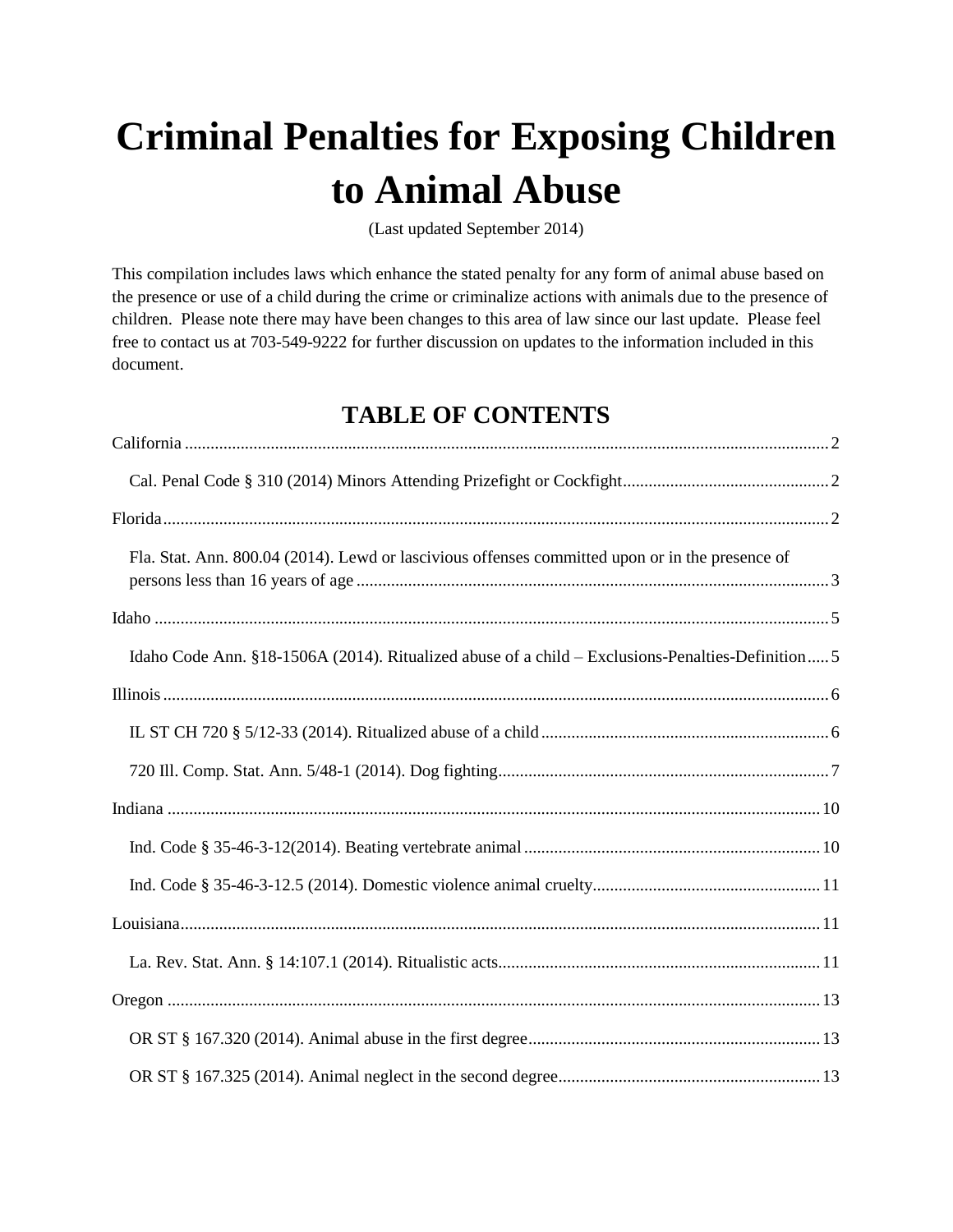# <span id="page-1-0"></span>**California**

# <span id="page-1-1"></span>*Cal. Penal Code § 310 (2014) Minors Attending Prizefight or Cockfight*

(a) Any minor under 16 years of age who visits or attends any prizefight or place where any prizefight is advertised to take place, and any owner, lessee, or proprietor, or the agent of any owner, lessee, or proprietor of any place where any prizefight is advertised or represented to take place who admits any minor to a place where any prizefight is advertised or represented to take place or who admits, sells, or gives to any minor a ticket or other paper by which that minor may be admitted to a place where a prizefight is advertised to take place, is guilty of a misdemeanor, and is punishable by a fine not exceeding one hundred dollars (\$ 100) or by imprisonment in the county jail for not more than 25 days.

(b) Any minor under 16 years of age who visits or attends any cockfight or place where any cockfight is advertised to take place, and any owner, lessee, or proprietor, or the agent of any owner, lessee, or proprietor of any place where any cockfight is advertised or represented to take place who admits any minor to a place where any cockfight is advertised or represented to take place or who admits, sells, or gives to any minor a ticket or other paper by which that minor may be admitted to a place where a cockfight is advertised to take place, is guilty of a misdemeanor, and is punishable by a fine not exceeding five hundred dollars (\$500) or by imprisonment in the county jail for not more than 25 days.

# <span id="page-1-2"></span>**Florida**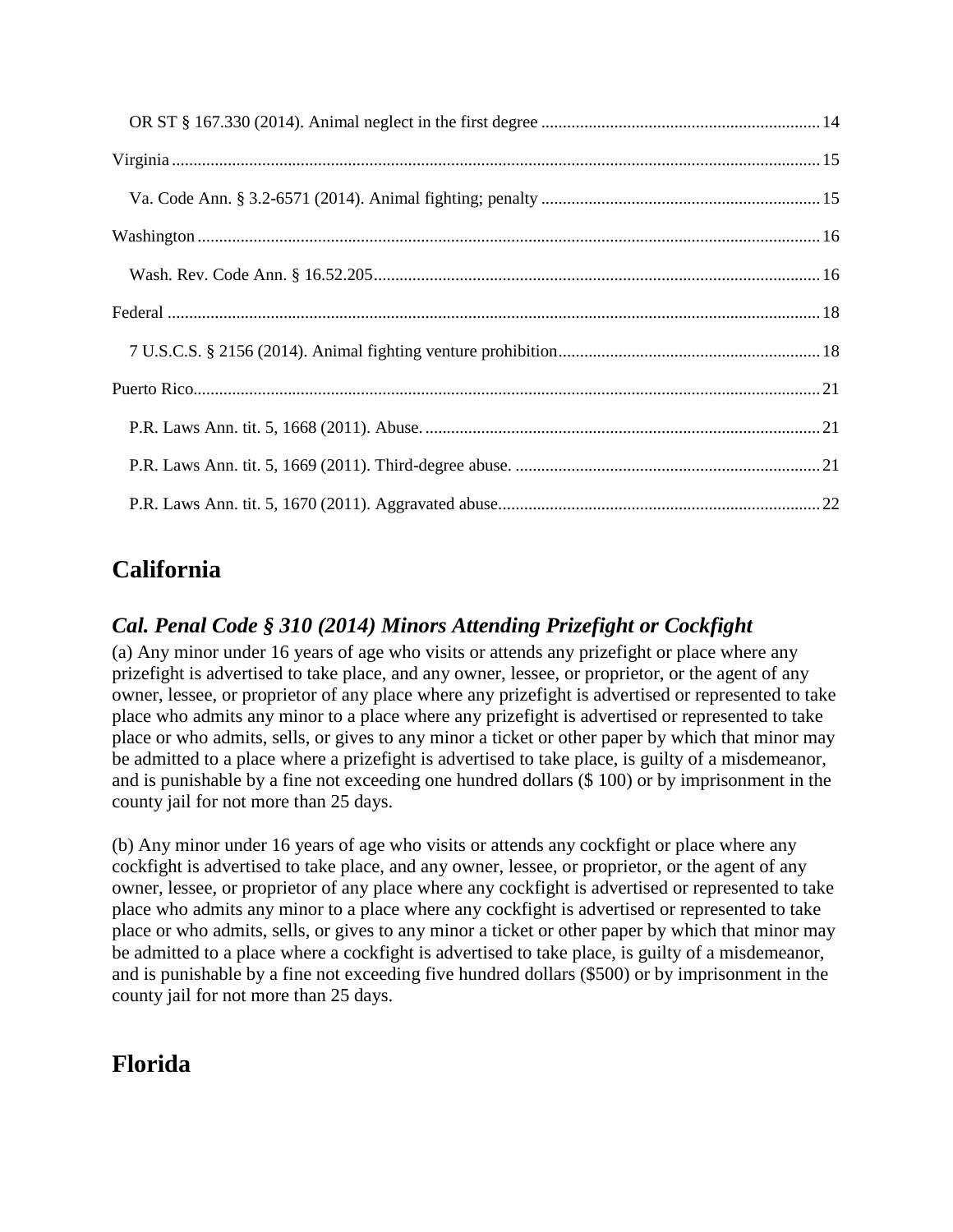# <span id="page-2-0"></span>*Fla. Stat. Ann. 800.04 (2014). Lewd or lascivious offenses committed upon or in the presence of persons less than 16 years of age*

**(1) Definitions.--**As used in this section:

(a) "Sexual activity" means the oral, anal, or vaginal penetration by, or union with, the sexual organ of another or the anal or vaginal penetration of another by any other object; however, sexual activity does not include an act done for a bona fide medical purpose.

(b) "Consent" means intelligent, knowing, and voluntary consent, and does not include submission by coercion.

(c) "Coercion" means the use of exploitation, bribes, threats of force, or intimidation to gain cooperation or compliance.

(d) "Victim" means a person upon whom an offense described in this section was committed or attempted or a person who has reported a violation of this section to a law enforcement officer.

**(2) Prohibited defenses.--**Neither the victim's lack of chastity nor the victim's consent is a defense to the crimes proscribed by this section.

**(3) Ignorance or belief of victim's age.--**The perpetrator's ignorance of the victim's age, the victim's misrepresentation of his or her age, or the perpetrator's bona fide belief of the victim's age cannot be raised as a defense in a prosecution under this section.

**(4) Lewd or lascivious battery.--**A person who:

(a) Engages in sexual activity with a person 12 years of age or older but less than 16 years of age; or

(b) Encourages, forces, or entices any person less than 16 years of age to engage in sadomasochistic abuse, sexual bestiality, prostitution, or any other act involving sexual activity

commits lewd or lascivious battery, a felony of the second degree, punishable as provided in [s.](http://web2.westlaw.com/find/default.wl?mt=WestlawGC&db=1000006&rs=WLW14.07&docname=FLSTS775.082&rp=%2ffind%2fdefault.wl&findtype=L&ordoc=686050&tc=-1&vr=2.0&fn=_top&sv=Split&tf=-1&pbc=BDDC39AB&utid=%7bBD98F1B8-D3C1-4394-86A2-B0BE1D78C8DE%7d)  [775.082,](http://web2.westlaw.com/find/default.wl?mt=WestlawGC&db=1000006&rs=WLW14.07&docname=FLSTS775.082&rp=%2ffind%2fdefault.wl&findtype=L&ordoc=686050&tc=-1&vr=2.0&fn=_top&sv=Split&tf=-1&pbc=BDDC39AB&utid=%7bBD98F1B8-D3C1-4394-86A2-B0BE1D78C8DE%7d) [s. 775.083,](http://web2.westlaw.com/find/default.wl?mt=WestlawGC&db=1000006&rs=WLW14.07&docname=FLSTS775.083&rp=%2ffind%2fdefault.wl&findtype=L&ordoc=686050&tc=-1&vr=2.0&fn=_top&sv=Split&tf=-1&pbc=BDDC39AB&utid=%7bBD98F1B8-D3C1-4394-86A2-B0BE1D78C8DE%7d) or [s. 775.084.](http://web2.westlaw.com/find/default.wl?mt=WestlawGC&db=1000006&rs=WLW14.07&docname=FLSTS775.084&rp=%2ffind%2fdefault.wl&findtype=L&ordoc=686050&tc=-1&vr=2.0&fn=_top&sv=Split&tf=-1&pbc=BDDC39AB&utid=%7bBD98F1B8-D3C1-4394-86A2-B0BE1D78C8DE%7d)

#### **(5) Lewd or lascivious molestation.--**

(a) A person who intentionally touches in a lewd or lascivious manner the breasts, genitals, genital area, or buttocks, or the clothing covering them, of a person less than 16 years of age, or forces or entices a person under 16 years of age to so touch the perpetrator, commits lewd or lascivious molestation.

(b) An offender 18 years of age or older who commits lewd or lascivious molestation against a victim less than 12 years of age commits a life felony, punishable as provided in [s. 775.082\(3\)\(a\)](http://web2.westlaw.com/find/default.wl?mt=WestlawGC&db=1000006&rs=WLW14.07&docname=FLSTS775.082&rp=%2ffind%2fdefault.wl&findtype=L&ordoc=686050&tc=-1&vr=2.0&fn=_top&sv=Split&tf=-1&referencepositiontype=T&pbc=BDDC39AB&referenceposition=SP%3bb84a0000fd100&utid=%7bBD98F1B8-D3C1-4394-86A2-B0BE1D78C8DE%7d) 4.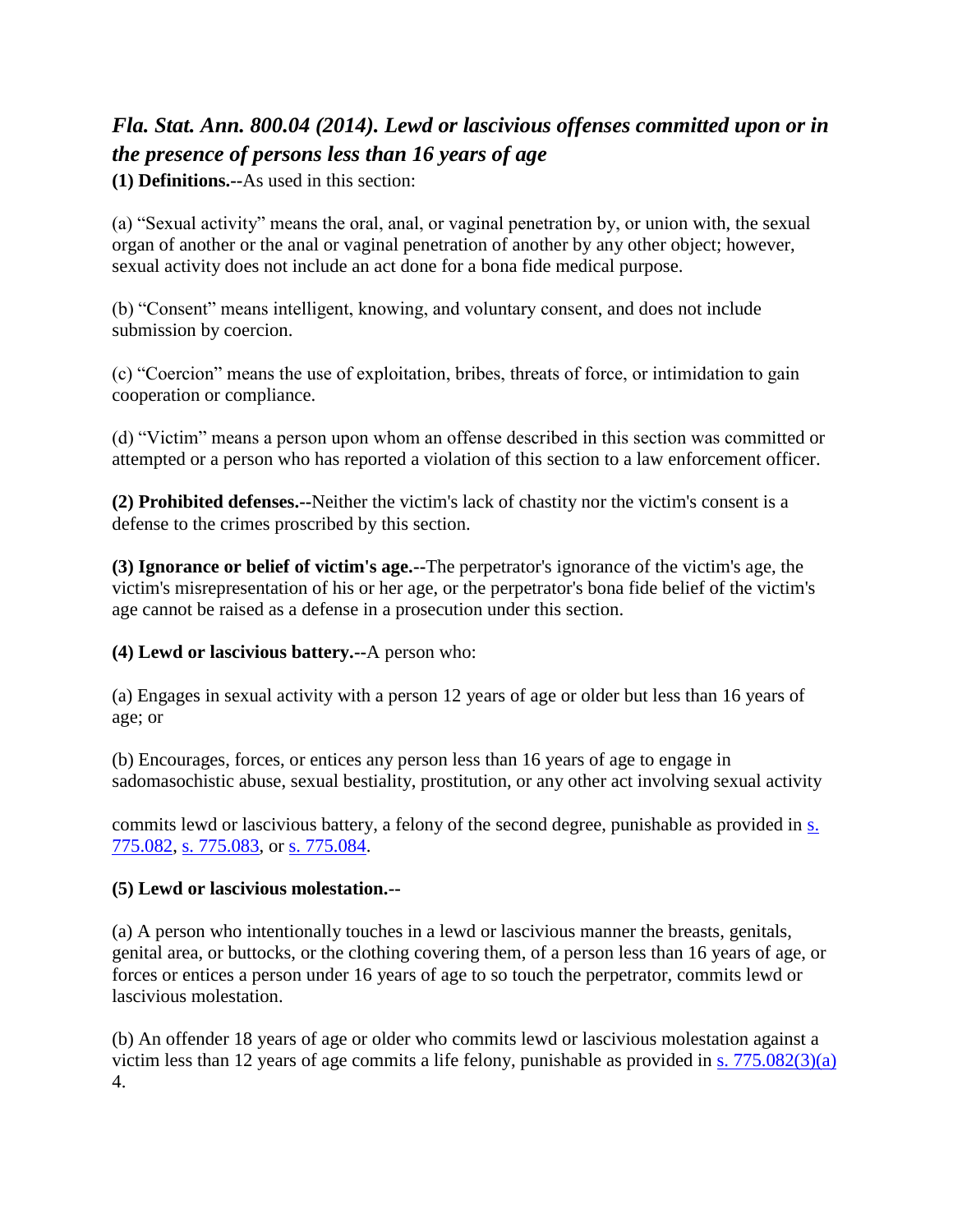(c)1. An offender less than 18 years of age who commits lewd or lascivious molestation against a victim less than 12 years of age; or

2. An offender 18 years of age or older who commits lewd or lascivious molestation against a victim 12 years of age or older but less than 16 years of age

commits a felony of the second degree, punishable as provided in [s. 775.082,](http://web2.westlaw.com/find/default.wl?mt=WestlawGC&db=1000006&rs=WLW14.07&docname=FLSTS775.082&rp=%2ffind%2fdefault.wl&findtype=L&ordoc=686050&tc=-1&vr=2.0&fn=_top&sv=Split&tf=-1&pbc=BDDC39AB&utid=%7bBD98F1B8-D3C1-4394-86A2-B0BE1D78C8DE%7d) [s. 775.083,](http://web2.westlaw.com/find/default.wl?mt=WestlawGC&db=1000006&rs=WLW14.07&docname=FLSTS775.083&rp=%2ffind%2fdefault.wl&findtype=L&ordoc=686050&tc=-1&vr=2.0&fn=_top&sv=Split&tf=-1&pbc=BDDC39AB&utid=%7bBD98F1B8-D3C1-4394-86A2-B0BE1D78C8DE%7d) or s. [775.084.](http://web2.westlaw.com/find/default.wl?mt=WestlawGC&db=1000006&rs=WLW14.07&docname=FLSTS775.084&rp=%2ffind%2fdefault.wl&findtype=L&ordoc=686050&tc=-1&vr=2.0&fn=_top&sv=Split&tf=-1&pbc=BDDC39AB&utid=%7bBD98F1B8-D3C1-4394-86A2-B0BE1D78C8DE%7d)

(d) An offender less than 18 years of age who commits lewd or lascivious molestation against a victim 12 years of age or older but less than 16 years of age commits a felony of the third degree, punishable as provided in [s. 775.082,](http://web2.westlaw.com/find/default.wl?mt=WestlawGC&db=1000006&rs=WLW14.07&docname=FLSTS775.082&rp=%2ffind%2fdefault.wl&findtype=L&ordoc=686050&tc=-1&vr=2.0&fn=_top&sv=Split&tf=-1&pbc=BDDC39AB&utid=%7bBD98F1B8-D3C1-4394-86A2-B0BE1D78C8DE%7d) [s. 775.083,](http://web2.westlaw.com/find/default.wl?mt=WestlawGC&db=1000006&rs=WLW14.07&docname=FLSTS775.083&rp=%2ffind%2fdefault.wl&findtype=L&ordoc=686050&tc=-1&vr=2.0&fn=_top&sv=Split&tf=-1&pbc=BDDC39AB&utid=%7bBD98F1B8-D3C1-4394-86A2-B0BE1D78C8DE%7d) or [s. 775.084.](http://web2.westlaw.com/find/default.wl?mt=WestlawGC&db=1000006&rs=WLW14.07&docname=FLSTS775.084&rp=%2ffind%2fdefault.wl&findtype=L&ordoc=686050&tc=-1&vr=2.0&fn=_top&sv=Split&tf=-1&pbc=BDDC39AB&utid=%7bBD98F1B8-D3C1-4394-86A2-B0BE1D78C8DE%7d)

#### **(6) Lewd or lascivious conduct.--**

(a) A person who:

1. Intentionally touches a person under 16 years of age in a lewd or lascivious manner; or

2. Solicits a person under 16 years of age to commit a lewd or lascivious act

commits lewd or lascivious conduct.

(b) An offender 18 years of age or older who commits lewd or lascivious conduct commits a felony of the second degree, punishable as provided in [s. 775.082,](http://web2.westlaw.com/find/default.wl?mt=WestlawGC&db=1000006&rs=WLW14.07&docname=FLSTS775.082&rp=%2ffind%2fdefault.wl&findtype=L&ordoc=686050&tc=-1&vr=2.0&fn=_top&sv=Split&tf=-1&pbc=BDDC39AB&utid=%7bBD98F1B8-D3C1-4394-86A2-B0BE1D78C8DE%7d) [s. 775.083,](http://web2.westlaw.com/find/default.wl?mt=WestlawGC&db=1000006&rs=WLW14.07&docname=FLSTS775.083&rp=%2ffind%2fdefault.wl&findtype=L&ordoc=686050&tc=-1&vr=2.0&fn=_top&sv=Split&tf=-1&pbc=BDDC39AB&utid=%7bBD98F1B8-D3C1-4394-86A2-B0BE1D78C8DE%7d) or [s. 775.084.](http://web2.westlaw.com/find/default.wl?mt=WestlawGC&db=1000006&rs=WLW14.07&docname=FLSTS775.084&rp=%2ffind%2fdefault.wl&findtype=L&ordoc=686050&tc=-1&vr=2.0&fn=_top&sv=Split&tf=-1&pbc=BDDC39AB&utid=%7bBD98F1B8-D3C1-4394-86A2-B0BE1D78C8DE%7d)

(c) An offender less than 18 years of age who commits lewd or lascivious conduct commits a felony of the third degree, punishable as provided in [s. 775.082,](http://web2.westlaw.com/find/default.wl?mt=WestlawGC&db=1000006&rs=WLW14.07&docname=FLSTS775.082&rp=%2ffind%2fdefault.wl&findtype=L&ordoc=686050&tc=-1&vr=2.0&fn=_top&sv=Split&tf=-1&pbc=BDDC39AB&utid=%7bBD98F1B8-D3C1-4394-86A2-B0BE1D78C8DE%7d) [s. 775.083,](http://web2.westlaw.com/find/default.wl?mt=WestlawGC&db=1000006&rs=WLW14.07&docname=FLSTS775.083&rp=%2ffind%2fdefault.wl&findtype=L&ordoc=686050&tc=-1&vr=2.0&fn=_top&sv=Split&tf=-1&pbc=BDDC39AB&utid=%7bBD98F1B8-D3C1-4394-86A2-B0BE1D78C8DE%7d) or [s. 775.084.](http://web2.westlaw.com/find/default.wl?mt=WestlawGC&db=1000006&rs=WLW14.07&docname=FLSTS775.084&rp=%2ffind%2fdefault.wl&findtype=L&ordoc=686050&tc=-1&vr=2.0&fn=_top&sv=Split&tf=-1&pbc=BDDC39AB&utid=%7bBD98F1B8-D3C1-4394-86A2-B0BE1D78C8DE%7d)

#### **(7) Lewd or lascivious exhibition.--**

(a) A person who:

1. Intentionally masturbates;

2. Intentionally exposes the genitals in a lewd or lascivious manner; or

3. Intentionally commits any other sexual act that does not involve actual physical or sexual contact with the victim, including, but not limited to, sadomasochistic abuse, sexual bestiality, or the simulation of any act involving sexual activity

in the presence of a victim who is less than 16 years of age, commits lewd or lascivious exhibition.

(b) An offender 18 years of age or older who commits a lewd or lascivious exhibition commits a felony of the second degree, punishable as provided in [s. 775.082,](http://web2.westlaw.com/find/default.wl?mt=WestlawGC&db=1000006&rs=WLW14.07&docname=FLSTS775.082&rp=%2ffind%2fdefault.wl&findtype=L&ordoc=686050&tc=-1&vr=2.0&fn=_top&sv=Split&tf=-1&pbc=BDDC39AB&utid=%7bBD98F1B8-D3C1-4394-86A2-B0BE1D78C8DE%7d) [s. 775.083,](http://web2.westlaw.com/find/default.wl?mt=WestlawGC&db=1000006&rs=WLW14.07&docname=FLSTS775.083&rp=%2ffind%2fdefault.wl&findtype=L&ordoc=686050&tc=-1&vr=2.0&fn=_top&sv=Split&tf=-1&pbc=BDDC39AB&utid=%7bBD98F1B8-D3C1-4394-86A2-B0BE1D78C8DE%7d) or [s. 775.084.](http://web2.westlaw.com/find/default.wl?mt=WestlawGC&db=1000006&rs=WLW14.07&docname=FLSTS775.084&rp=%2ffind%2fdefault.wl&findtype=L&ordoc=686050&tc=-1&vr=2.0&fn=_top&sv=Split&tf=-1&pbc=BDDC39AB&utid=%7bBD98F1B8-D3C1-4394-86A2-B0BE1D78C8DE%7d)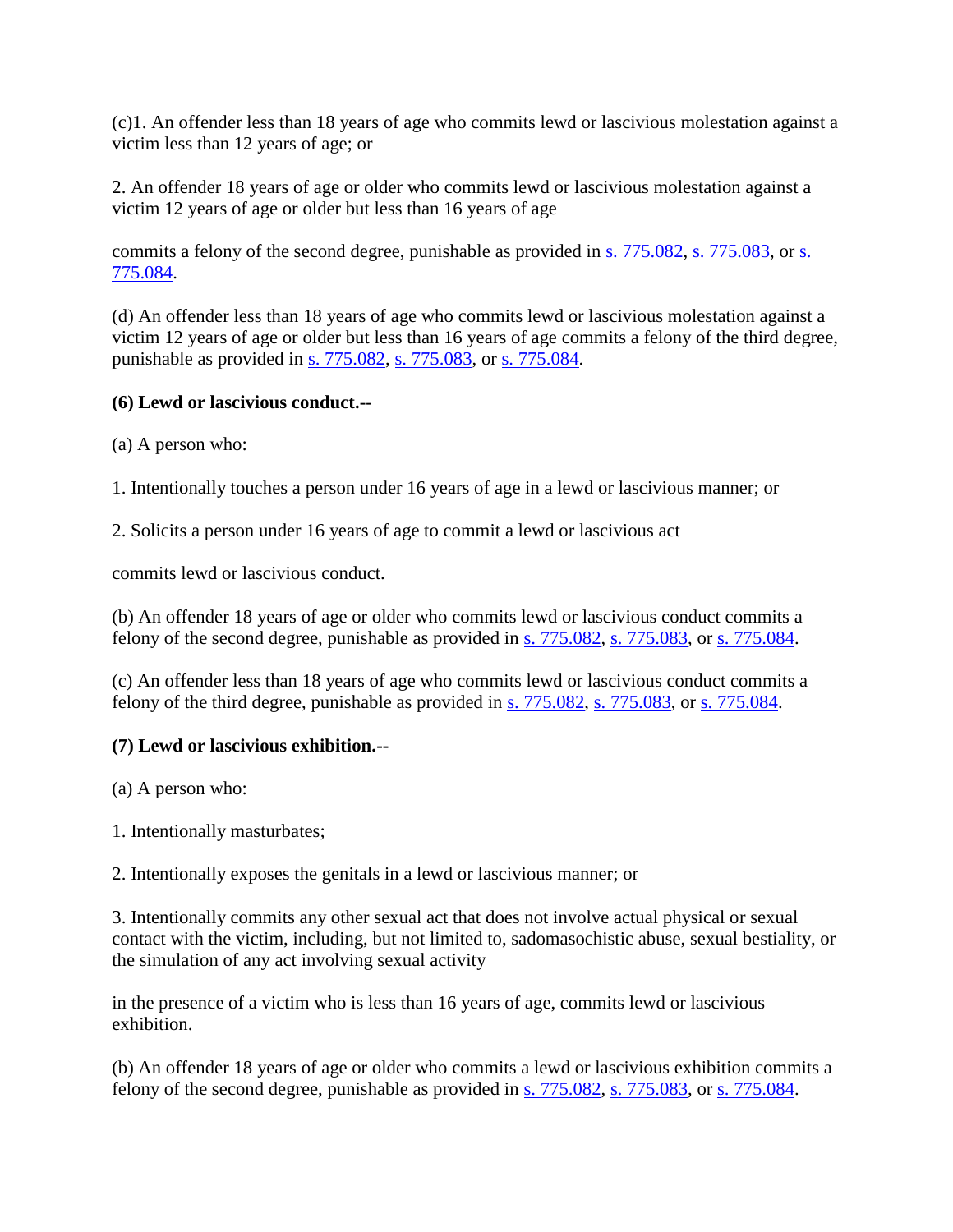(c) An offender less than 18 years of age who commits a lewd or lascivious exhibition commits a felony of the third degree, punishable as provided in s. 775.082, s. 775.083, or s. 775.084.

**(8) Exception.--**A mother's breastfeeding of her baby does not under any circumstance constitute a violation of this section.

# <span id="page-4-0"></span>**Idaho**

## <span id="page-4-1"></span>*Idaho Code Ann. § 18-1506A (2014). Ritualized abuse of a child – Exclusions-Penalties-Definition*

(1) A person is guilty of a felony when he commits any of the following acts with, upon, or in the presence of a child as part of a ceremony, rite or any similar observance:

(a) Actually or in simulation, tortures, mutilates or sacrifices any warm-blooded animal or human being;

(b) Forces ingestion, injection or other application of any narcotic, drug, hallucinogen or anaesthetic for the purpose of dulling sensitivity, cognition, recollection of, or resistance to any criminal activity;

(c) Forces ingestion, or external application, of human or animal urine, feces, flesh, blood, bones, body secretions, nonprescribed drugs or chemical compounds;

(d) Involves the child in a mock, unauthorized or unlawful marriage ceremony with another person or representation of any force or deity, followed by sexual contact with the child;

(e) Places a living child into a coffin or open grave containing a human corpse or remains;

(f) Threatens death or serious harm to a child, his parents, family, pets or friends which instills a well-founded fear in the child that the threat will be carried out; or

(g) Unlawfully dissects, mutilates, or incinerates a human corpse.

(2) The provisions of this section shall not be construed to apply to:

(a) Lawful agricultural, animal husbandry, food preparation or wild game hunting and fishing practices and specifically the branding or identification of livestock;

(b) The lawful medical practice of circumcision or any ceremony related thereto; or

(c) Any state or federally approved, licensed or funded research project.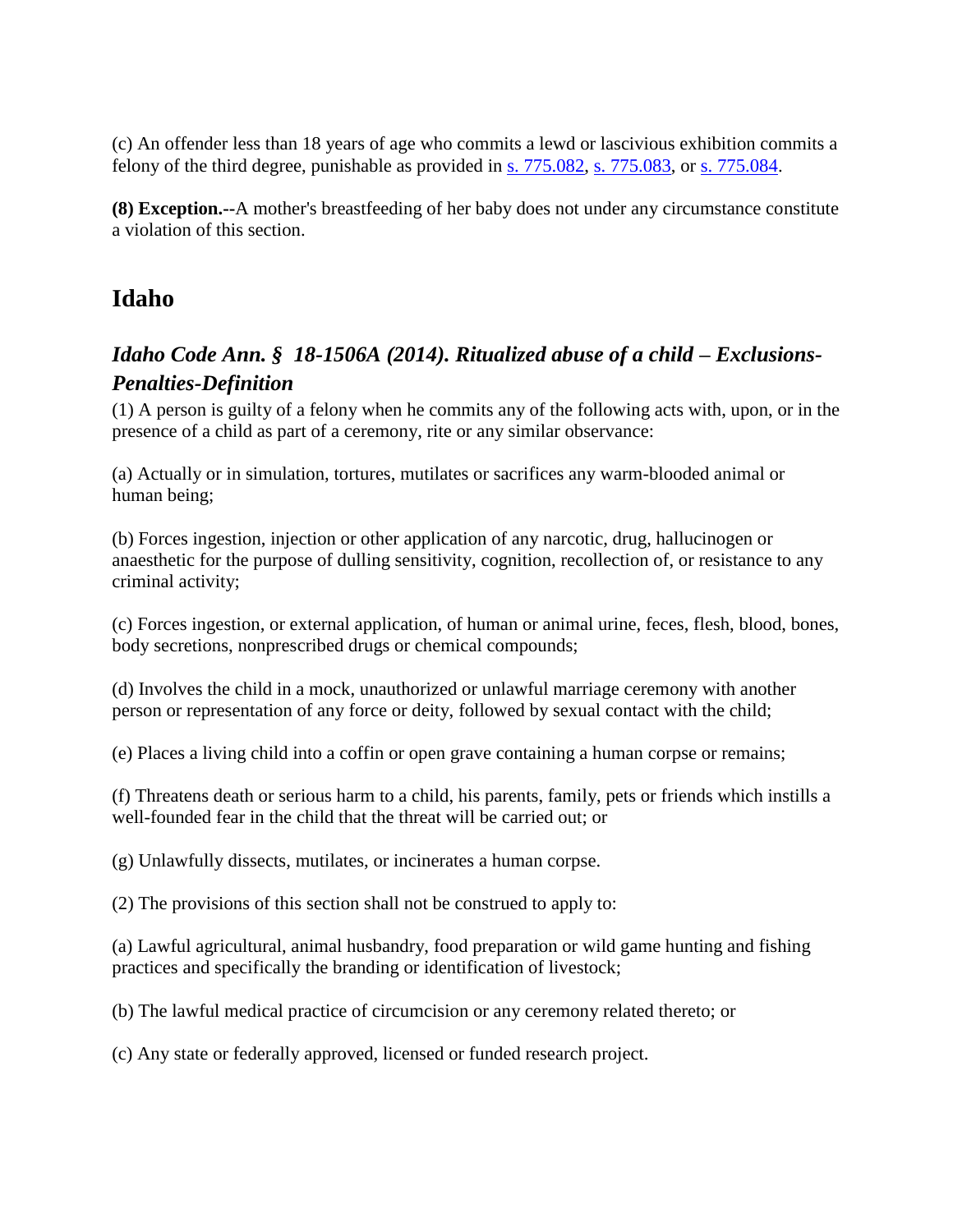(3) Any person convicted of a violation of this section shall be imprisoned in the state prison for a term of not more than life.

(4) For the purposes of this section, "child" means any person under eighteen (18) years of age.

# <span id="page-5-0"></span>**Illinois**

# <span id="page-5-1"></span>*IL ST CH 720 § 5/12-33 (2014). Ritualized abuse of a child*

(a) A person commits ritualized abuse of a child when he or she knowingly commits any of the following acts with, upon, or in the presence of a child as part of a ceremony, rite or any similar observance:

(1) actually or in simulation, tortures, mutilates, or sacrifices any warm-blooded animal or human being;

(2) forces ingestion, injection or other application of any narcotic, drug, hallucinogen or anaesthetic for the purpose of dulling sensitivity, cognition, recollection of, or resistance to any criminal activity;

(3) forces ingestion, or external application, of human or animal urine, feces, flesh, blood, bones, body secretions, nonprescribed drugs or chemical compounds;

(4) involves the child in a mock, unauthorized or unlawful marriage ceremony with another person or representation of any force or deity, followed by sexual contact with the child;

(5) places a living child into a coffin or open grave containing a human corpse or remains;

(6) threatens death or serious harm to a child, his or her parents, family, pets, or friends that instills a well-founded fear in the child that the threat will be carried out; or

(7) unlawfully dissects, mutilates, or incinerates a human corpse.

(b) The provisions of this Section shall not be construed to apply to:

(1) lawful agricultural, animal husbandry, food preparation, or wild game hunting and fishing practices and specifically the branding or identification of livestock;

(2) the lawful medical practice of male circumcision or any ceremony related to male circumcision;

(3) any state or federally approved, licensed, or funded research project; or

(4) the ingestion of animal flesh or blood in the performance of a religious service or ceremony.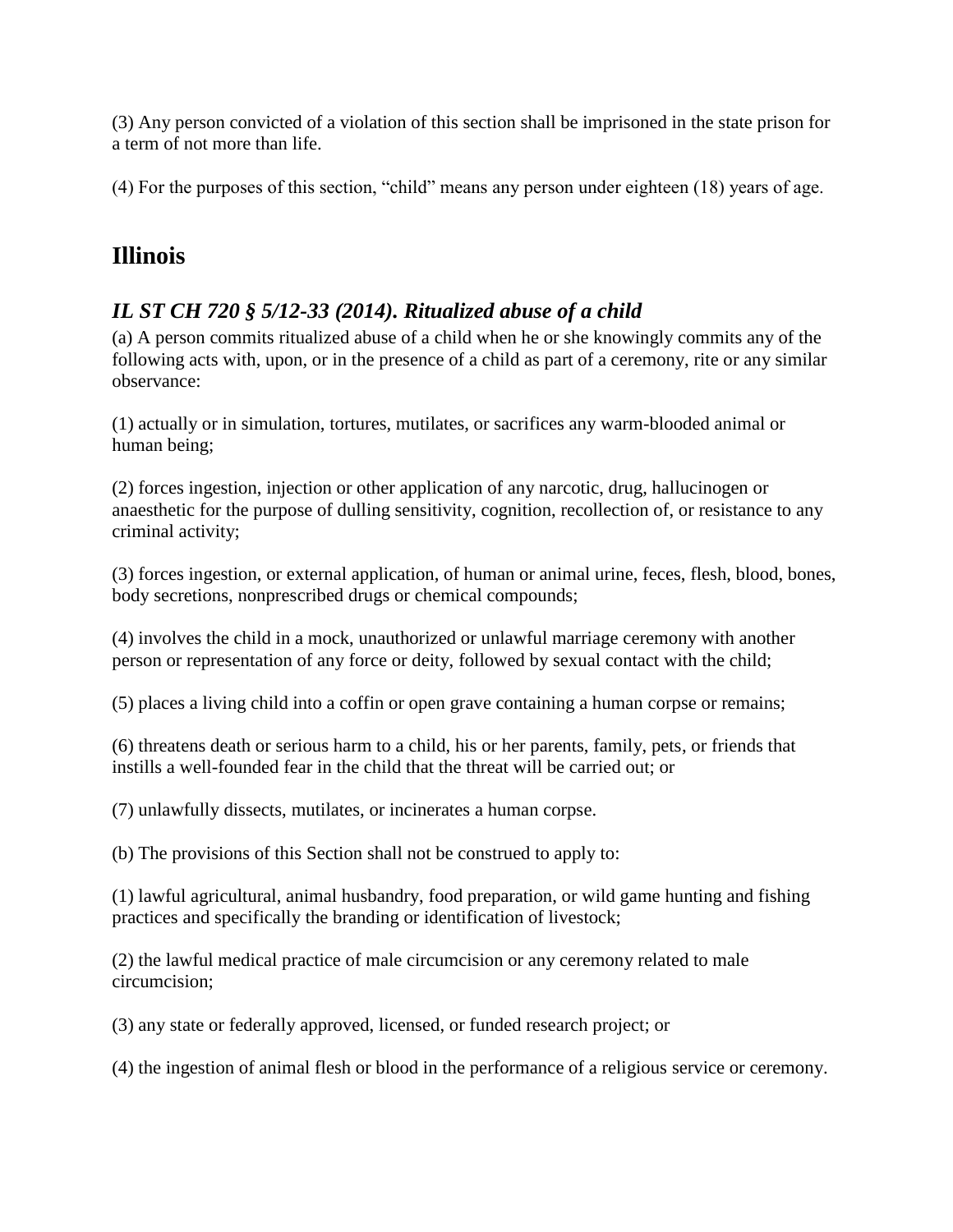(b-5) For the purposes of this Section, "child" means any person under 18 years of age.

(c) Ritualized abuse of a child is a Class 1 felony for a first offense. A second or subsequent conviction for ritualized abuse of a child is a Class X felony for which the offender may be sentenced to a term of natural life imprisonment.

(d) (Blank).

#### <span id="page-6-0"></span>*720 Ill. Comp. Stat. Ann. 5/48-1 (2014). Dog fighting*

Dog fighting. (For other provisions that may apply to dog fighting, see the Humane Care for Animals Act. For provisions similar to this Section that apply to animals other than dogs, see in particular Section 4.01 of the Humane Care for Animals Act.)

(a) No person may own, capture, breed, train, or lease any dog which he or she knows is intended for use in any show, exhibition, program, or other activity featuring or otherwise involving a fight between the dog and any other animal or human, or the intentional killing of any dog for the purpose of sport, wagering, or entertainment.

(b) No person may promote, conduct, carry on, advertise, collect money for or in any other manner assist or aid in the presentation for purposes of sport, wagering, or entertainment of any show, exhibition, program, or other activity involving a fight between 2 or more dogs or any dog and human, or the intentional killing of any dog.

(c) No person may sell or offer for sale, ship, transport, or otherwise move, or deliver or receive any dog which he or she knows has been captured, bred, or trained, or will be used, to fight another dog or human or be intentionally killed for purposes of sport, wagering, or entertainment.

(c-5) No person may solicit a minor to violate this Section.

(d) No person may manufacture for sale, shipment, transportation, or delivery any device or equipment which he or she knows or should know is intended for use in any show, exhibition, program, or other activity featuring or otherwise involving a fight between 2 or more dogs, or any human and dog, or the intentional killing of any dog for purposes of sport, wagering, or entertainment.

(e) No person may own, possess, sell or offer for sale, ship, transport, or otherwise move any equipment or device which he or she knows or should know is intended for use in connection with any show, exhibition, program, or activity featuring or otherwise involving a fight between 2 or more dogs, or any dog and human, or the intentional killing of any dog for purposes of sport, wagering or entertainment.

(f) No person may knowingly make available any site, structure, or facility, whether enclosed or not, that he or she knows is intended to be used for the purpose of conducting any show, exhibition, program, or other activity involving a fight between 2 or more dogs, or any dog and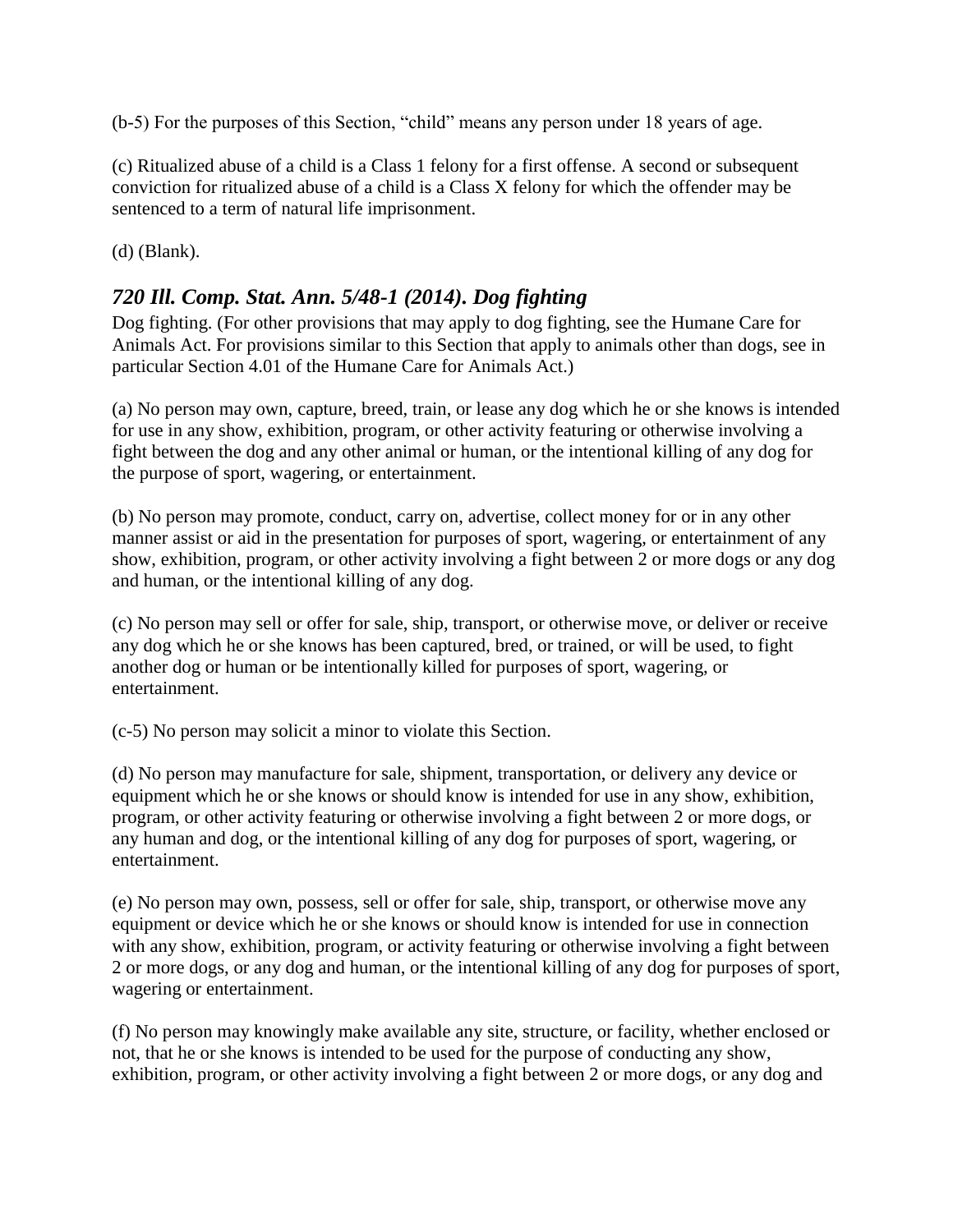human, or the intentional killing of any dog or knowingly manufacture, distribute, or deliver fittings to be used in a fight between 2 or more dogs or a dog and human.

(g) No person may knowingly attend or otherwise patronize any show, exhibition, program, or other activity featuring or otherwise involving a fight between 2 or more dogs, or any dog and human, or the intentional killing of any dog for purposes of sport, wagering, or entertainment.

(h) No person may tie or attach or fasten any live animal to any machine or device propelled by any power for the purpose of causing the animal to be pursued by a dog or dogs. This subsection (h) applies only when the dog is intended to be used in a dog fight.

(i) Sentence.

(1) Any person convicted of violating subsection (a), (b), (c), or (h) of this Section is guilty of a Class 4 felony for a first violation and a Class 3 felony for a second or subsequent violation, and may be fined an amount not to exceed \$50,000.

(1.5) A person who knowingly owns a dog for fighting purposes or for producing a fight between 2 or more dogs or a dog and human or who knowingly offers for sale or sells a dog bred for fighting is guilty of a Class 3 felony and may be fined an amount not to exceed \$50,000, if the dog participates in a dogfight and any of the following factors is present:

(i) the dogfight is performed in the presence of a person under 18 years of age;

(ii) the dogfight is performed for the purpose of or in the presence of illegal wagering activity; or

(iii) the dogfight is performed in furtherance of streetgang related activity as defined in Section 10 of the Illinois Streetgang Terrorism Omnibus Prevention Act.

(1.7) A person convicted of violating subsection (c-5) of this Section is guilty of a Class 4 felony.

(2) Any person convicted of violating subsection (d) or (e) of this Section is guilty of a Class 4 felony for a first violation. A second or subsequent violation of subsection (d) or (e) of this Section is a Class 3 felony.

(2.5) Any person convicted of violating subsection (f) of this Section is guilty of a Class 4 felony. Any person convicted of violating subsection (f) of this Section in which the site, structure, or facility made available to violate subsection (f) is located within 1,000 feet of a school, public park, playground, child care institution, day care center, part day child care facility, day care home, group day care home, or a facility providing programs or services exclusively directed toward persons under 18 years of age is guilty of a Class 3 felony for a first violation and a Class 2 felony for a second or subsequent violation.

(3) Any person convicted of violating subsection (g) of this Section is guilty of a Class 4 felony for a first violation. A second or subsequent violation of subsection (g) of this Section is a Class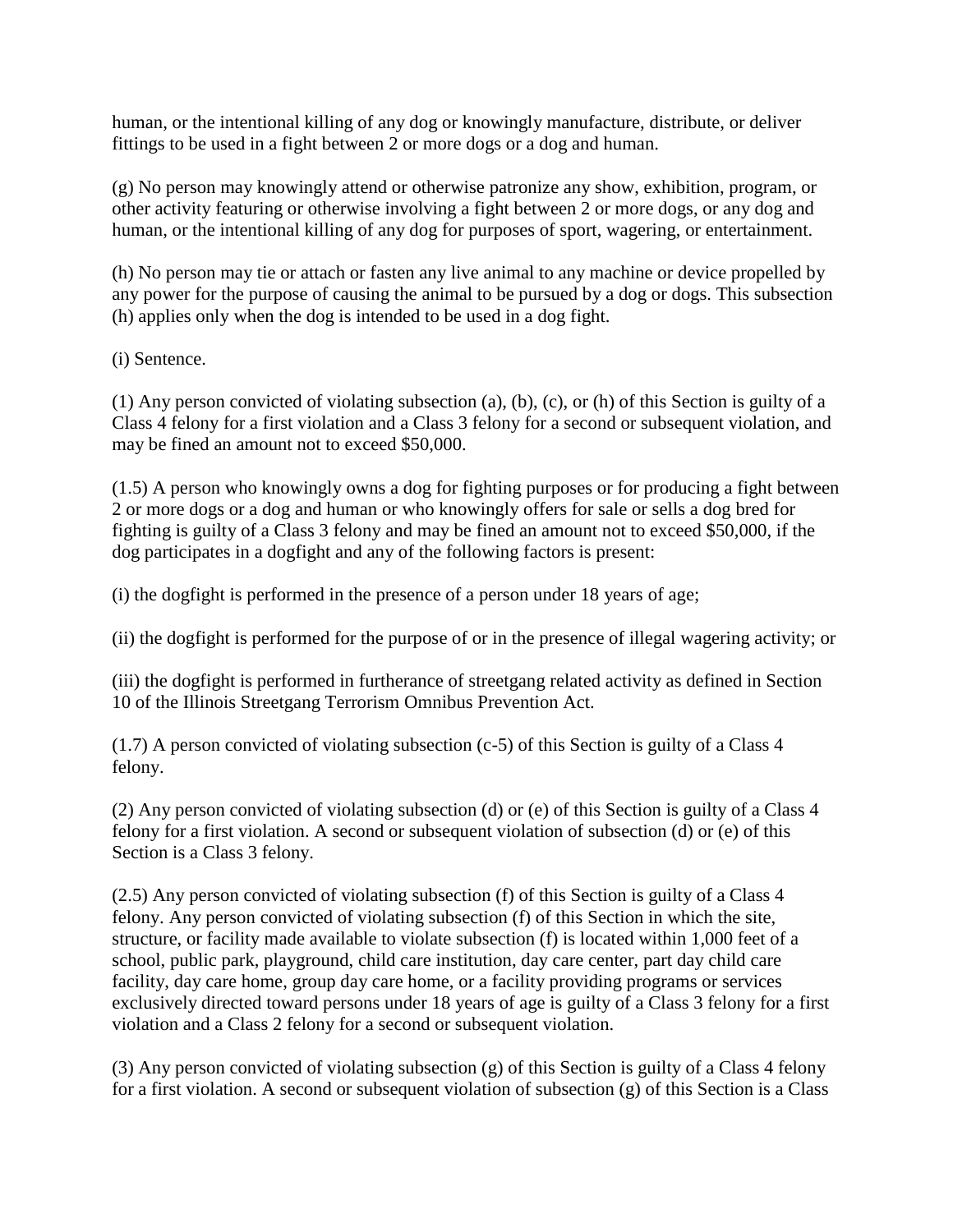3 felony. If a person under 13 years of age is present at any show, exhibition, program, or other activity prohibited in subsection (g), the parent, legal guardian, or other person who is 18 years of age or older who brings that person under 13 years of age to that show, exhibition, program, or other activity is guilty of a Class 3 felony for a first violation and a Class 2 felony for a second or subsequent violation.

(i-5) A person who commits a felony violation of this Section is subject to the property forfeiture provisions set forth in Article 124B of the Code of Criminal Procedure of 1963.

(j) Any dog or equipment involved in a violation of this Section shall be immediately seized and impounded under Section 12 of the Humane Care for Animals Act when located at any show, exhibition, program, or other activity featuring or otherwise involving a dog fight for the purposes of sport, wagering, or entertainment.

(k) Any vehicle or conveyance other than a common carrier that is used in violation of this Section shall be seized, held, and offered for sale at public auction by the sheriff's department of the proper jurisdiction, and the proceeds from the sale shall be remitted to the general fund of the county where the violation took place.

(*l*) Any veterinarian in this State who is presented with a dog for treatment of injuries or wounds resulting from fighting where there is a reasonable possibility that the dog was engaged in or utilized for a fighting event for the purposes of sport, wagering, or entertainment shall file a report with the Department of Agriculture and cooperate by furnishing the owners' names, dates, and descriptions of the dog or dogs involved. Any veterinarian who in good faith complies with the requirements of this subsection has immunity from any liability, civil, criminal, or otherwise, that may result from his or her actions. For the purposes of any proceedings, civil or criminal, the good faith of the veterinarian shall be rebuttably presumed.

(m) In addition to any other penalty provided by law, upon conviction for violating this Section, the court may order that the convicted person and persons dwelling in the same household as the convicted person who conspired, aided, or abetted in the unlawful act that was the basis of the conviction, or who knew or should have known of the unlawful act, may not own, harbor, or have custody or control of any dog or other animal for a period of time that the court deems reasonable.

(n) A violation of subsection (a) of this Section may be inferred from evidence that the accused possessed any device or equipment described in subsection (d), (e), or (h) of this Section, and also possessed any dog.

(*o*) When no longer required for investigations or court proceedings relating to the events described or depicted therein, evidence relating to convictions for violations of this Section shall be retained and made available for use in training peace officers in detecting and identifying violations of this Section. Such evidence shall be made available upon request to other law enforcement agencies and to schools certified under the Illinois Police Training Act.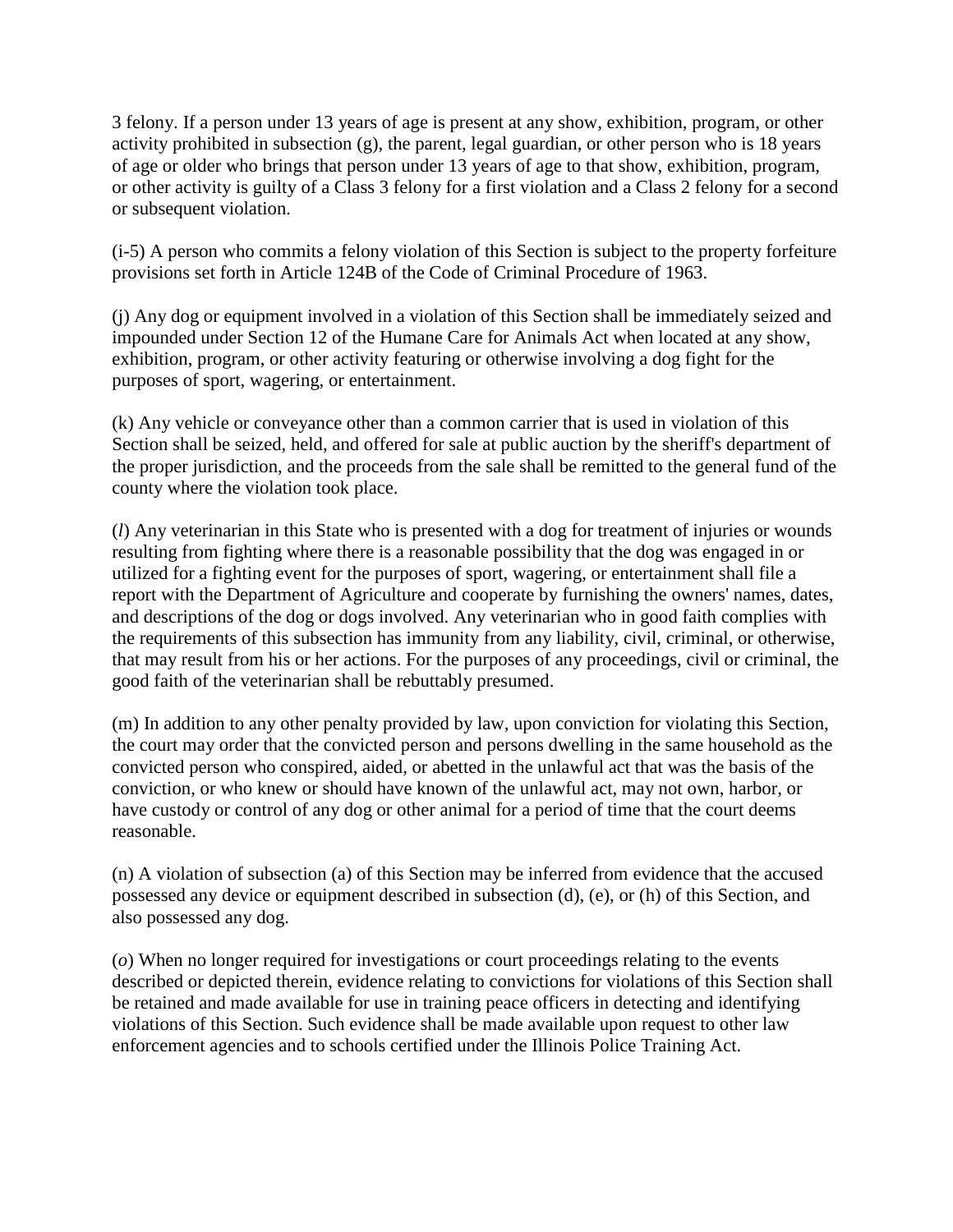(p) For the purposes of this Section, "school" has the meaning ascribed to it in Section 11-9.3 of this Code; and "public park", "playground", "child care institution", "day care center", "part day child care facility", "day care home", "group day care home", and "facility providing programs or services exclusively directed toward persons under 18 years of age" have the meanings ascribed to them in Section 11-9.4 of this Code.

# <span id="page-9-0"></span>**Indiana**

## <span id="page-9-1"></span>*Ind. Code § 35-46-3-12(2014). Beating vertebrate animal*

(a) This section does not apply to a person who euthanizes an injured, a sick, a homeless, or an unwanted domestic animal if:

(1) the person is employed by a humane society, an animal control agency, or a governmental entity operating an animal shelter or other animal impounding facility; and

(2) the person euthanizes the domestic animal in accordance with guidelines adopted by the humane society, animal control agency, or governmental entity operating the animal shelter or other animal impounding facility.

(b) A person who knowingly or intentionally beats a vertebrate animal commits cruelty to an animal, a Class A misdemeanor. However, the offense is a Level 6 felony if:

(1) the person has a previous, unrelated conviction under this section; or

(2) the person committed the offense with the intent to threaten, intimidate, coerce, harass, or terrorize a family or household member.

(c) A person who knowingly or intentionally tortures or mutilates a vertebrate animal commits torturing or mutilating a vertebrate animal, a Level 6 felony.

(d) As used in this subsection, "domestic animal" means an animal that is not wild. The term is limited to:

(1) cattle, calves, horses, mules, swine, sheep, goats, dogs, cats, poultry, ostriches, rhea, and emus; and

(2) an animal of the bovine, equine, ovine, caprine, porcine, canine, feline, camelid, cervidae, or bison species.

A person who knowingly or intentionally kills a domestic animal without the consent of the owner of the domestic animal commits killing a domestic animal, a Level 6 felony.

(e) It is a defense to a prosecution under this section that the accused person: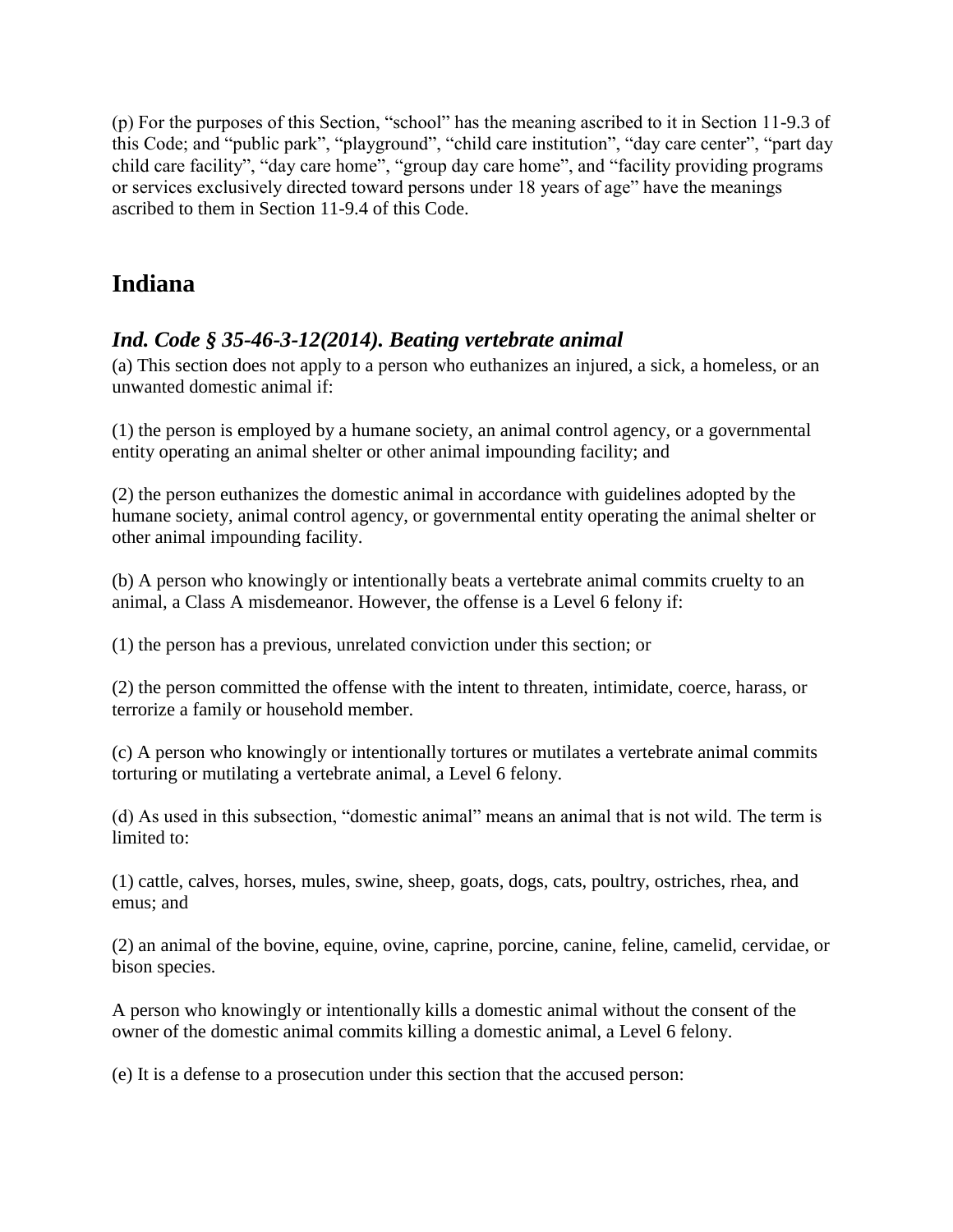(1) reasonably believes the conduct was necessary to:

(A) prevent injury to the accused person or another person;

(B) protect the property of the accused person from destruction or substantial damage; or

(C) prevent a seriously injured vertebrate animal from prolonged suffering; or

(2) engaged in a reasonable and recognized act of training, handling, or disciplining the vertebrate animal.

(f) When a court imposes a sentence or enters a dispositional decree under this section, the court:

(1) shall consider requiring:

(A) a person convicted of an offense under this section; or

(B) a child adjudicated a delinquent child for committing an act that would be a crime under this section if committed by an adult;

to receive psychological, behavioral, or other counseling as a part of the sentence or dispositional decree; and

(2) may order an individual described in subdivision (1) to receive psychological, behavioral, or other counseling as a part of the sentence or dispositional decree.

#### <span id="page-10-0"></span>*Ind. Code § 35-46-3-12.5 (2014). Domestic violence animal cruelty*

A person who knowingly or intentionally kills a vertebrate animal with the intent to threaten, intimidate, coerce, harass, or terrorize a family or household member commits domestic violence animal cruelty, a Level 6 felony.

# <span id="page-10-1"></span>**Louisiana**

#### <span id="page-10-2"></span>*La. Rev. Stat. Ann. § 14:107.1 (2014). Ritualistic acts*

A. (1) The legislature hereby finds that this enactment is necessary for the immediate preservation of the public peace, health, morals, safety, and welfare and for the support of state government and its existing public institutions.

(2) The legislature further recognizes that:

(a) The preamble to the Constitution of Louisiana affirmatively states "We, the people of Louisiana, grateful to Almighty God for the civil, political, economic, and religious liberties we enjoy, and desiring to protect individual rights to life, liberty, and property; afford opportunity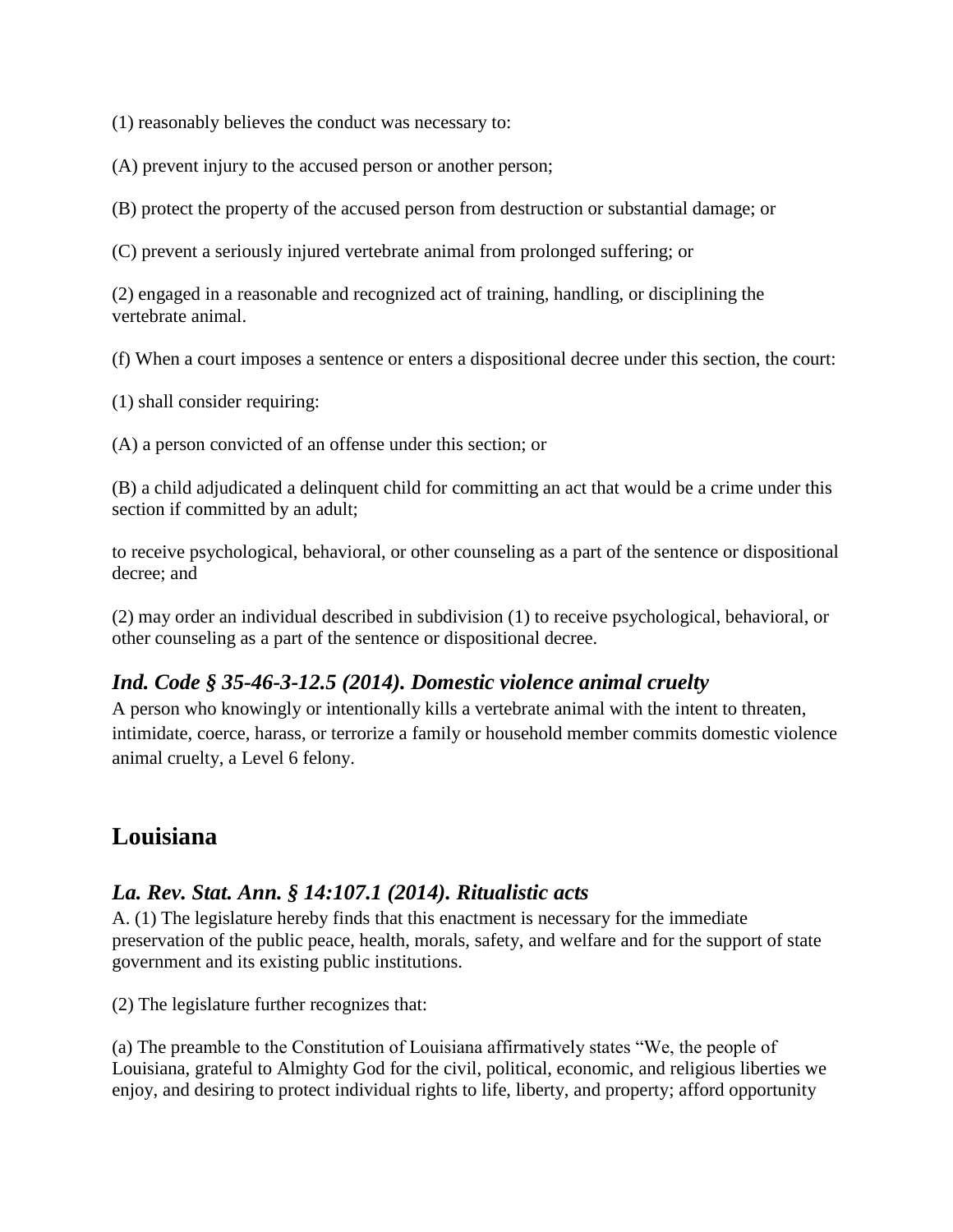for the fullest development of the individual; assure equality of rights; promote the health, safety, education, and welfare of the people; maintain a representative and orderly government; ensure domestic tranquility; provide for the common defense; and secure the blessings of freedom and justice to ourselves and our posterity, do ordain and establish this constitution."

(b) The state, under its police power, may enact laws in order to promote public peace, health, morals, and safety.

B. (1) For purposes of this Subsection, "ritualistic acts" means those acts undertaken as part of a ceremony, rite, initiation, observance, performance, or practice that result in or are intended to result in:

(a) The mutilation, dismemberment, torture, abuse, or sacrifice of animals.

(b) The ingestion of human or animal blood or human or animal waste.

(2) The acts defined in this Subsection are hereby determined to be destructive of the peace, health, morals, and safety of the citizens of this state and are hereby prohibited.

(3) Any person committing, attempting to commit, or conspiring with another to commit a ritualistic act may be sentenced to imprisonment for not more than five years or fined not more than five thousand dollars, or both.

C. (1) No person shall commit ritualistic mutilation, dismemberment, or torture of a human as part of a ceremony, rite, initiation, observance, performance, or practice.

(2) No person shall commit ritualistic sexual abuse of children or of physically or mentally disabled adults as part of a ceremony, rite, initiation, observance, performance, or practice.

(3) No person shall commit ritualistic psychological abuse of children or of physically or mentally disabled adults as part of a ceremony, rite, initiation, observance, performance, or practice.

(4) Any person who commits, attempts to commit, or conspires with another to commit a violation of this Subsection shall be sentenced to imprisonment for not less than five nor more than twenty-five years and may be fined not more than twenty-five thousand dollars.

D. Each violation that occurs under the provisions of this Section shall be considered a separate violation.

E. The provisions of this Section shall not be construed to apply to generally accepted agricultural or horticultural practices and specifically the branding or identification of livestock.

F. The provisions of this Section shall not be construed to apply to any state or federally approved, licensed, or funded research project.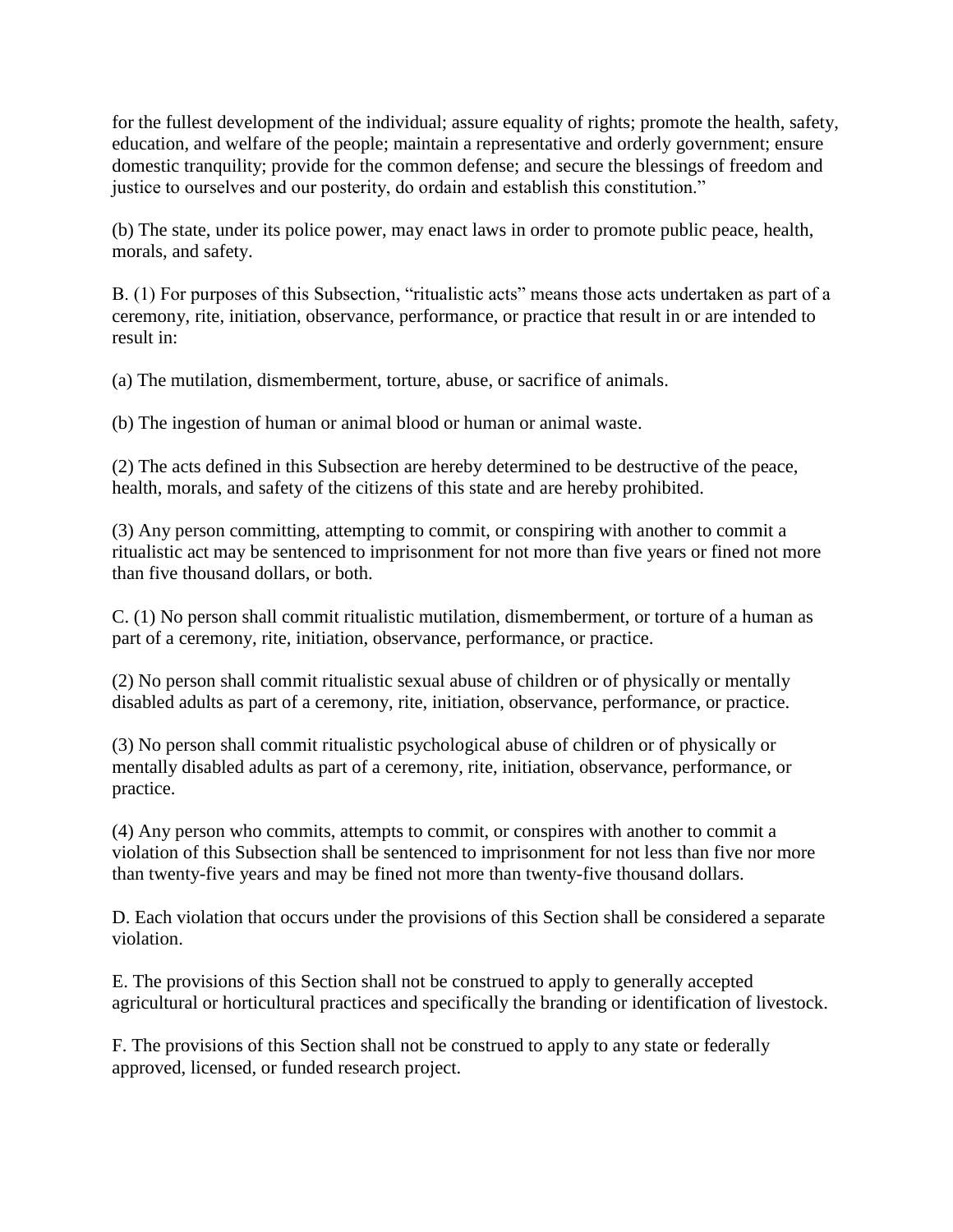# <span id="page-12-0"></span>**Oregon**

#### <span id="page-12-1"></span>*OR ST § 167.320 (2014). Animal abuse in the first degree*

(1) A person commits the crime of animal abuse in the first degree if, except as otherwise authorized by law, the person intentionally, knowingly or recklessly:

(a) Causes serious physical injury to an animal; or

(b) Cruelly causes the death of an animal.

(2) Any practice of good animal husbandry is not a violation of this section.

(3) Animal abuse in the first degree is a Class A misdemeanor.

(4) Notwithstanding subsection (3) of this section, animal abuse in the first degree is a Class C felony if:

(a) The person committing the animal abuse has previously been convicted of one or more of the following offenses:

(A) Any offense under [ORS 163.160,](http://web2.westlaw.com/find/default.wl?mt=WestlawGC&db=1000534&rs=WLW14.07&docname=ORSTS163.160&rp=%2ffind%2fdefault.wl&findtype=L&ordoc=11093897&tc=-1&vr=2.0&fn=_top&sv=Split&tf=-1&pbc=6741F19D&utid=%7bBD98F1B8-D3C1-4394-86A2-B0BE1D78C8DE%7d) [163.165,](http://web2.westlaw.com/find/default.wl?mt=WestlawGC&db=1000534&rs=WLW14.07&docname=ORSTS163.165&rp=%2ffind%2fdefault.wl&findtype=L&ordoc=11093897&tc=-1&vr=2.0&fn=_top&sv=Split&tf=-1&pbc=6741F19D&utid=%7bBD98F1B8-D3C1-4394-86A2-B0BE1D78C8DE%7d) [163.175,](http://web2.westlaw.com/find/default.wl?mt=WestlawGC&db=1000534&rs=WLW14.07&docname=ORSTS163.175&rp=%2ffind%2fdefault.wl&findtype=L&ordoc=11093897&tc=-1&vr=2.0&fn=_top&sv=Split&tf=-1&pbc=6741F19D&utid=%7bBD98F1B8-D3C1-4394-86A2-B0BE1D78C8DE%7d) [163.185](http://web2.westlaw.com/find/default.wl?mt=WestlawGC&db=1000534&rs=WLW14.07&docname=ORSTS163.185&rp=%2ffind%2fdefault.wl&findtype=L&ordoc=11093897&tc=-1&vr=2.0&fn=_top&sv=Split&tf=-1&pbc=6741F19D&utid=%7bBD98F1B8-D3C1-4394-86A2-B0BE1D78C8DE%7d) or [163.187](http://web2.westlaw.com/find/default.wl?mt=WestlawGC&db=1000534&rs=WLW14.07&docname=ORSTS163.187&rp=%2ffind%2fdefault.wl&findtype=L&ordoc=11093897&tc=-1&vr=2.0&fn=_top&sv=Split&tf=-1&pbc=6741F19D&utid=%7bBD98F1B8-D3C1-4394-86A2-B0BE1D78C8DE%7d) or the equivalent laws of another jurisdiction, if the offense involved domestic violence as defined in [ORS](http://web2.westlaw.com/find/default.wl?mt=WestlawGC&db=1000534&rs=WLW14.07&docname=ORSTS135.230&rp=%2ffind%2fdefault.wl&findtype=L&ordoc=11093897&tc=-1&vr=2.0&fn=_top&sv=Split&tf=-1&pbc=6741F19D&utid=%7bBD98F1B8-D3C1-4394-86A2-B0BE1D78C8DE%7d)  [135.230](http://web2.westlaw.com/find/default.wl?mt=WestlawGC&db=1000534&rs=WLW14.07&docname=ORSTS135.230&rp=%2ffind%2fdefault.wl&findtype=L&ordoc=11093897&tc=-1&vr=2.0&fn=_top&sv=Split&tf=-1&pbc=6741F19D&utid=%7bBD98F1B8-D3C1-4394-86A2-B0BE1D78C8DE%7d) or the offense was committed against a minor child; or

(B) Any offense under this section or [ORS 167.322,](http://web2.westlaw.com/find/default.wl?mt=WestlawGC&db=1000534&rs=WLW14.07&docname=ORSTS167.322&rp=%2ffind%2fdefault.wl&findtype=L&ordoc=11093897&tc=-1&vr=2.0&fn=_top&sv=Split&tf=-1&pbc=6741F19D&utid=%7bBD98F1B8-D3C1-4394-86A2-B0BE1D78C8DE%7d) or the equivalent laws of another jurisdiction; or

(b) The person knowingly commits the animal abuse in the immediate presence of a minor child. For purposes of this paragraph, a minor child is in the immediate presence of animal abuse if the abuse is seen or directly perceived in any other manner by the minor child.

(5) When animal abuse in the first degree is a felony, the Oregon Criminal Justice Commission shall classify the offense as crime category 6 of the sentencing guidelines grid.

#### <span id="page-12-2"></span>*OR ST § 167.325 (2014). Animal neglect in the second degree*

(1) A person commits the crime of animal neglect in the second degree if, except as otherwise authorized by law, the person intentionally, knowingly, recklessly or with criminal negligence:

(a) Fails to provide minimum care for an animal in such person's custody or control; or

(b) Tethers a domestic animal in the person's custody or control and the tethering results in physical injury to the domestic animal.

(2) Animal neglect in the second degree is a Class B misdemeanor.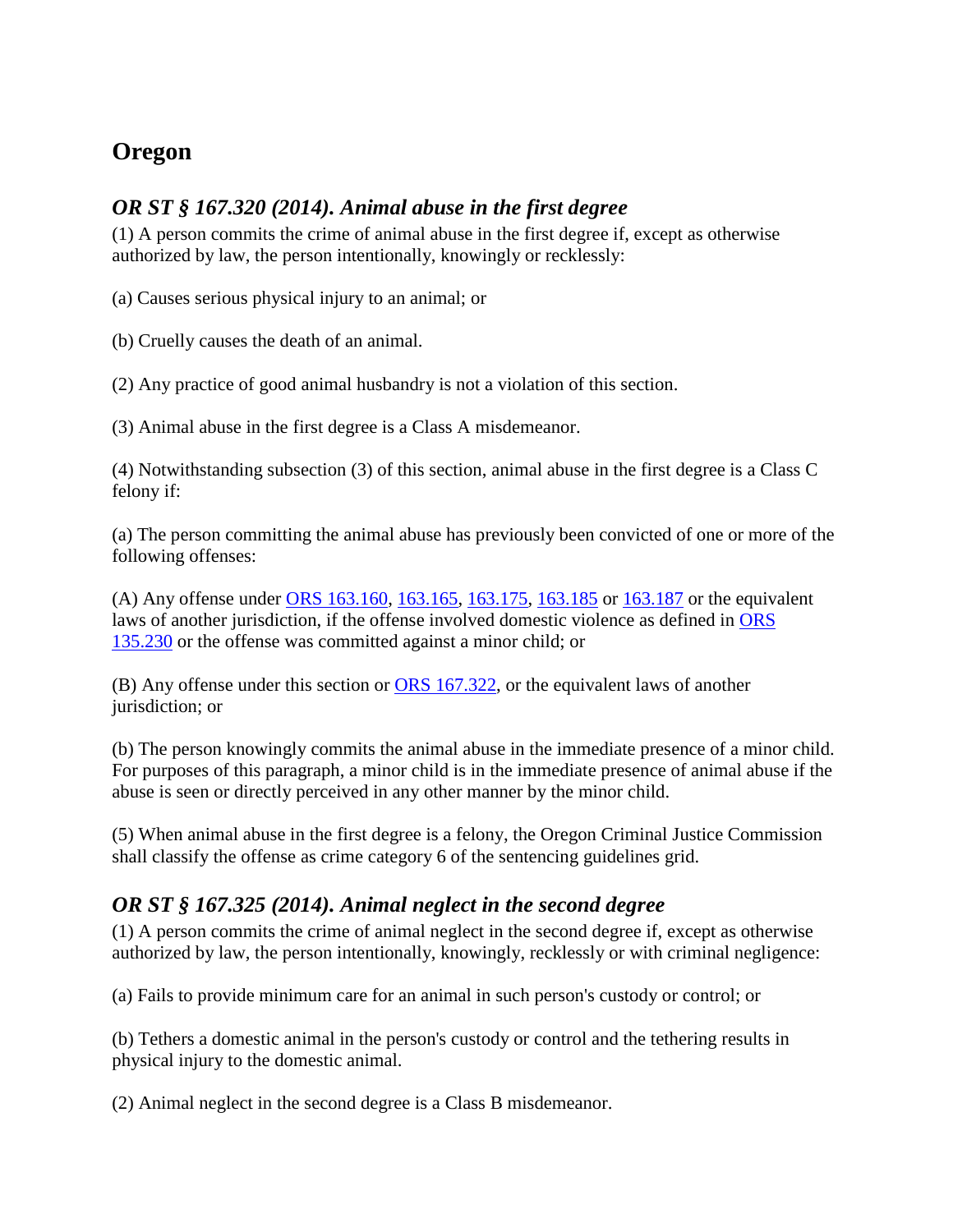(3) Notwithstanding subsection (2) of this section, animal neglect in the second degree is a Class C felony if:

(a) The person committing the offense has previously been convicted of two or more offenses under this section, [ORS 167.330](http://web2.westlaw.com/find/default.wl?mt=WestlawGC&db=1000534&rs=WLW14.07&docname=ORSTS167.330&rp=%2ffind%2fdefault.wl&findtype=L&ordoc=11093899&tc=-1&vr=2.0&fn=_top&sv=Split&tf=-1&pbc=6741F19D&utid=%7bBD98F1B8-D3C1-4394-86A2-B0BE1D78C8DE%7d) or the equivalent laws of another jurisdiction;

(b) The offense was part of a criminal episode involving 11 or more animals; or

(c) The person knowingly commits the offense in the immediate presence of a minor child and the person has one or more previous convictions for an offense involving domestic violence as defined in [ORS 135.230.](http://web2.westlaw.com/find/default.wl?mt=WestlawGC&db=1000534&rs=WLW14.07&docname=ORSTS135.230&rp=%2ffind%2fdefault.wl&findtype=L&ordoc=11093899&tc=-1&vr=2.0&fn=_top&sv=Split&tf=-1&pbc=6741F19D&utid=%7bBD98F1B8-D3C1-4394-86A2-B0BE1D78C8DE%7d) For purposes of this paragraph, a minor child is in the immediate presence of animal neglect if the neglect is seen or directly perceived in any other manner by the minor child.

(4) The Oregon Criminal Justice Commission shall classify animal neglect in the second degree under subsection (3) of this section:

(a) As crime category 6 if 11 to 40 animals were the subject of the neglect.

(b) As crime category 7 if more than 40 animals were the subject of the neglect or if the offense is a felony because of circumstances described in subsection (3)(a) or (c) of this section.

#### <span id="page-13-0"></span>*OR ST § 167.330 (2014). Animal neglect in the first degree*

(1) A person commits the crime of animal neglect in the first degree if, except as otherwise authorized by law, the person intentionally, knowingly, recklessly or with criminal negligence:

(a) Fails to provide minimum care for an animal in the person's custody or control and the failure to provide care results in serious physical injury or death to the animal; or

(b) Tethers a domestic animal in the person's custody or control and the tethering results in serious physical injury or death to the domestic animal.

(2) Animal neglect in the first degree is a Class A misdemeanor.

(3) Notwithstanding subsection (2) of this section, animal neglect in the first degree is a Class C felony if:

(a) The person committing the offense has previously been convicted of one or more offenses under this section, [ORS 167.325](http://web2.westlaw.com/find/default.wl?mt=WestlawGC&db=1000534&rs=WLW14.07&docname=ORSTS167.325&rp=%2ffind%2fdefault.wl&findtype=L&ordoc=11093900&tc=-1&vr=2.0&fn=_top&sv=Split&tf=-1&pbc=6741F19D&utid=%7bBD98F1B8-D3C1-4394-86A2-B0BE1D78C8DE%7d) or the equivalent laws of another jurisdiction;

(b) The offense was part of a criminal episode involving 10 or more animals; or

(c) The person knowingly commits the offense in the immediate presence of a minor child. For purposes of this paragraph, a minor child is in the immediate presence of animal neglect if the neglect is seen or directly perceived in any other manner by the minor child.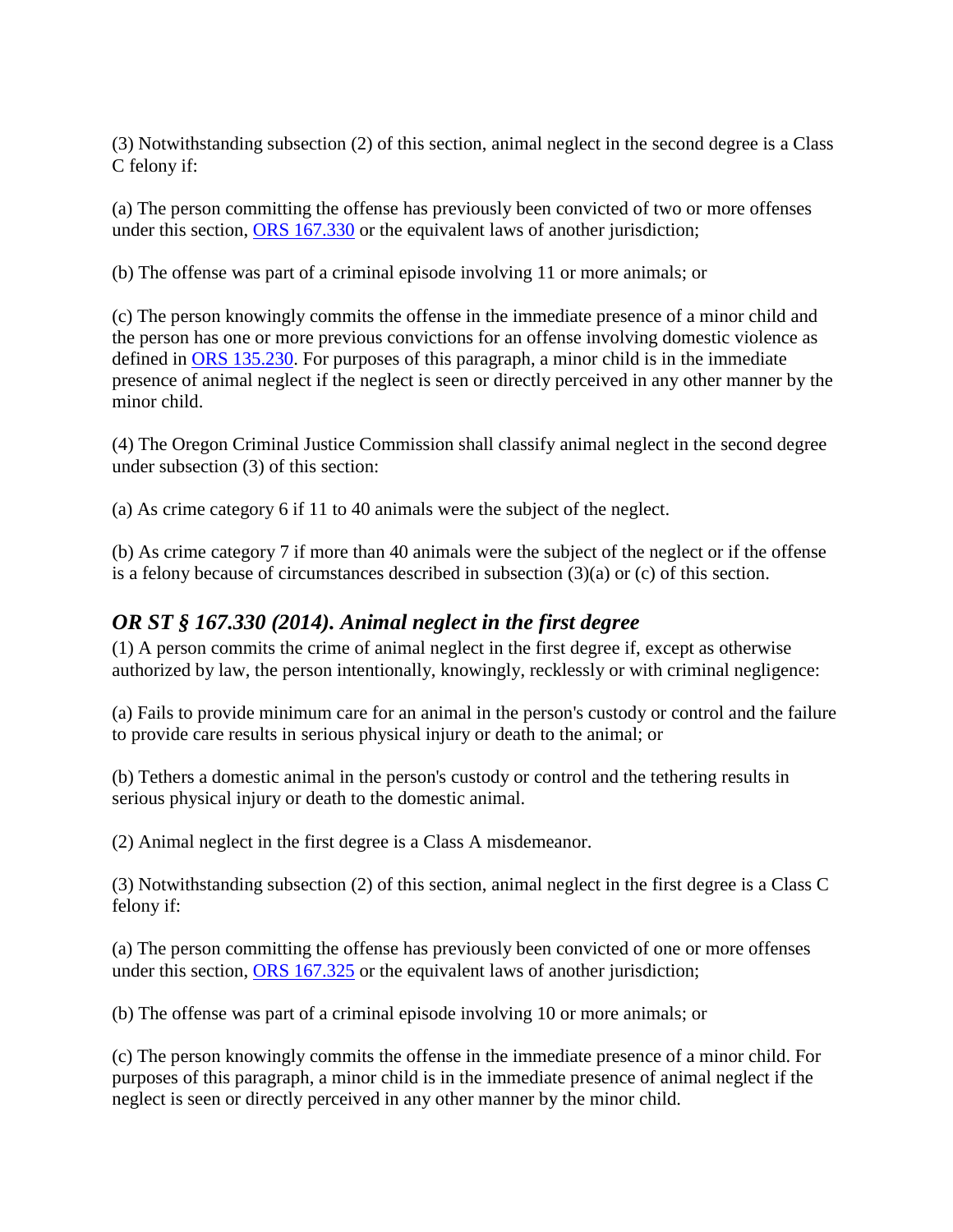(4) The Oregon Criminal Justice Commission shall classify animal neglect in the first degree under subsection (3) of this section:

(a) As crime category 6 if 10 to 40 animals were the subject of the neglect.

(b) As crime category 7 if more than 40 animals were the subject of the neglect or if the offense is a felony because of circumstances described in subsection  $(3)(a)$  or  $(c)$  of this section.

# <span id="page-14-0"></span>**Virginia**

#### <span id="page-14-1"></span>*Va. Code Ann. § 3.2-6571 (2014). Animal fighting; penalty*

A. No person shall knowingly:

1. Promote, prepare for, engage in, or be employed in, the fighting of animals for amusement, sport or gain;

2. Attend an exhibition of the fighting of animals;

3. Authorize or allow any person to undertake any act described in this section on any premises under his charge or control; or

4. Aid or abet any such acts.

Except as provided in subsection B, any person who violates any provision of this subsection is guilty of a Class 1 misdemeanor.

B. Any person who violates any provision of subsection A in combination with one or more of the following is guilty of a Class 6 felony:

1. When a dog is one of the animals;

2. When any device or substance intended to enhance an animal's ability to fight or to inflict injury upon another animal is used, or possessed with intent to use it for such purpose;

3. When money or anything of value is wagered on the result of such fighting;

4. When money or anything of value is paid or received for the admission of a person to a place for animal fighting;

5. When any animal is possessed, owned, trained, transported, or sold with the intent that the animal engage in an exhibition of fighting with another animal; or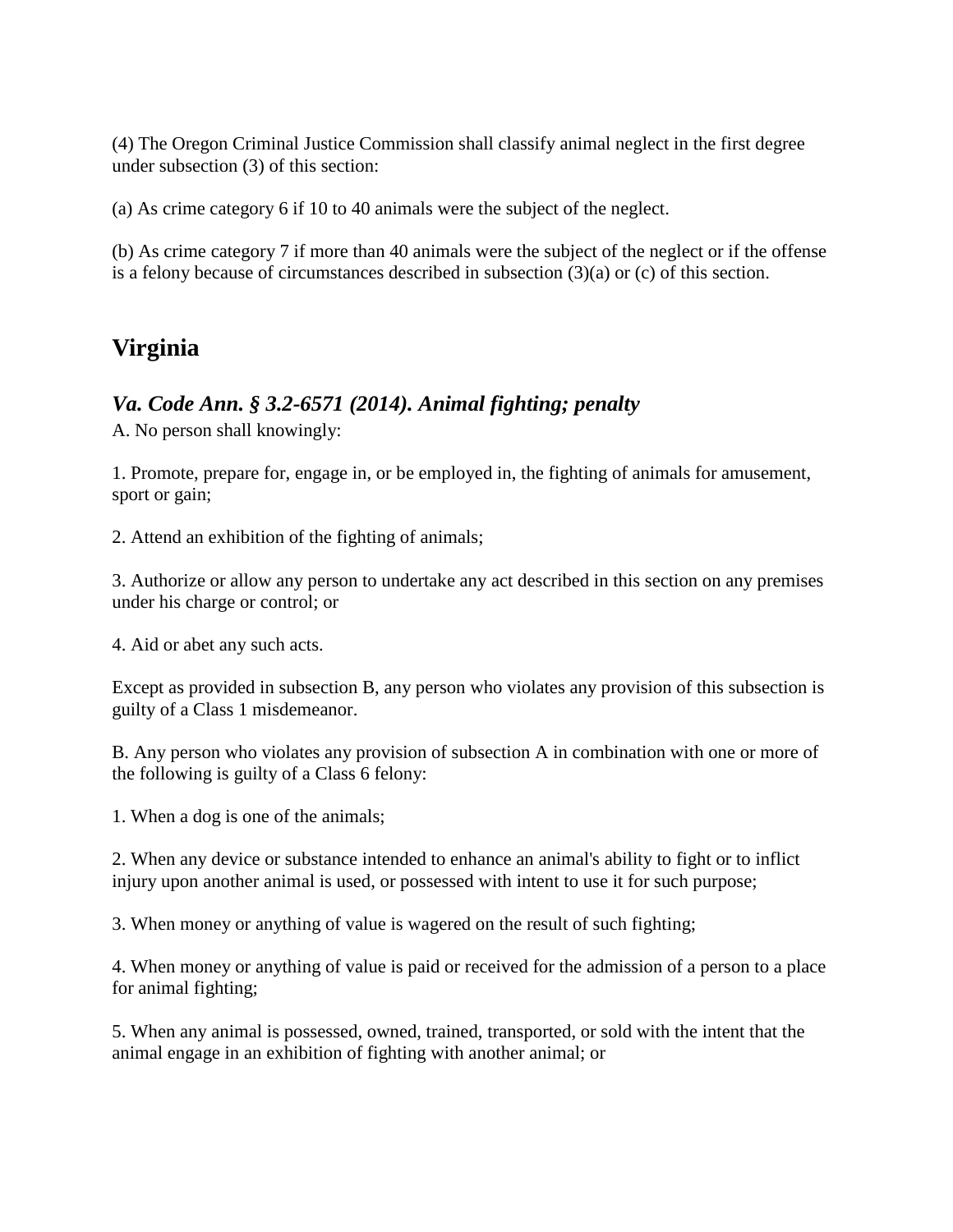6. When he permits or causes a minor to (i) attend an exhibition of the fighting of any animals or (ii) undertake or be involved in any act described in this subsection.

C. 1. Any animal control officer, as defined in  $\S 3.2-6500$ , shall confiscate any animal that he determines has been, is, or is intended to be used in animal fighting and any equipment used in training such animal or used in animal fighting.

2. Upon confiscation of an animal, the animal control officer shall petition the appropriate court for a hearing for a determination of whether the animal has been, is, or is intended to be used in animal fighting. The hearing shall be not more than 10 business days from the date of the confiscation of the animal. If the court finds that the animal has not been used, is not used and is not intended to be used in animal fighting, it shall order the animal released to its owner. However, if the court finds probable cause to believe that the animal has been, is, or is intended to be used in animal fighting, the court shall order the animal forfeited to the locality unless the owner posts bond in surety with the locality in an amount sufficient to compensate the locality for its cost of caring for the animal for a period of nine months. He shall post additional bond for each successive nine-month period until a final determination by the trial court on any criminal charges brought pursuant to subsections A or B.

3. Upon a final determination of guilt by the trial court on criminal charges brought pursuant to subsections A or B, the court shall order that the animal be forfeited to the locality. Upon a final determination of not guilty by the trial court on the underlying criminal charges, a confiscated animal shall be returned to its owner and any bond shall be refunded to him.

D. Any person convicted of violating any provision of subsection A or B shall be prohibited by the court from possession or ownership of companion animals or cocks.

E. In addition to fines and costs, the court shall order any person who is convicted of a violation of this section to pay all reasonable costs incurred in housing, caring for, or euthanizing any confiscated animal. If the court finds that the actual costs are reasonable, it may order payment of actual costs.

F. The provisions of this section shall not apply to any law-enforcement officer in the performance of his duties. This section shall not prohibit (i) authorized wildlife management activities or hunting, fishing, or trapping authorized under any title of the Code of Virginia or regulations promulgated thereto or (ii) farming activities authorized under Title 3.2 of the Code of Virginia or regulations promulgated thereto.

# <span id="page-15-0"></span>**Washington**

#### <span id="page-15-1"></span>*Wash. Rev. Code Ann. § 16.52.205*

(1) A person is guilty of animal cruelty in the first degree when, except as authorized in law, he or she intentionally (a) inflicts substantial pain on, (b) causes physical injury to, or (c) kills an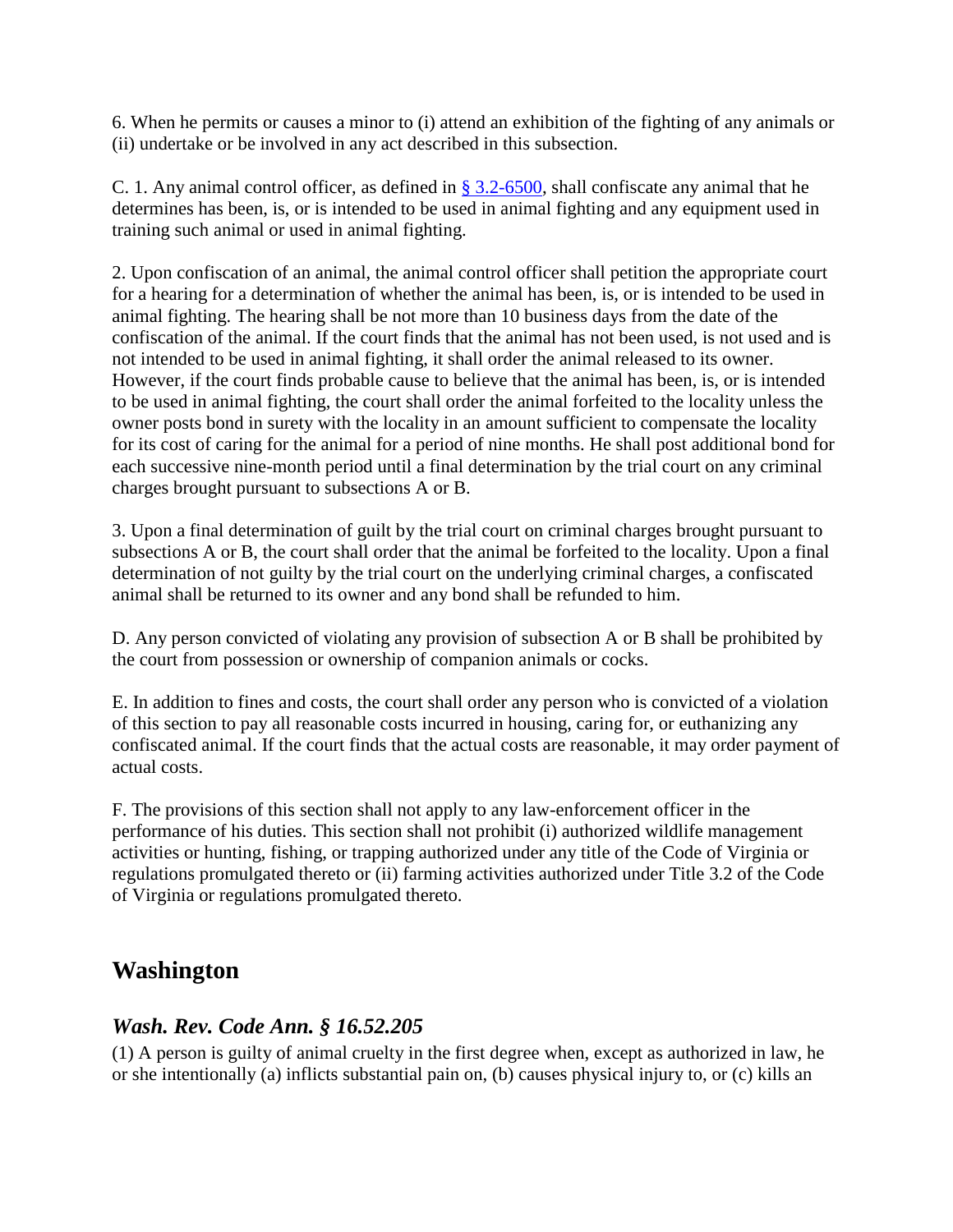animal by a means causing undue suffering, or forces a minor to inflict unnecessary pain, injury, or death on an animal.

(2) A person is guilty of animal cruelty in the first degree when, except as authorized by law, he or she, with criminal negligence, starves, dehydrates, or suffocates an animal and as a result causes: (a) Substantial and unjustifiable physical pain that extends for a period sufficient to cause considerable suffering; or (b) death.

(3) A person is guilty of animal cruelty in the first degree when he or she:

(a) Knowingly engages in any sexual conduct or sexual contact with an animal;

(b) Knowingly causes, aids, or abets another person to engage in any sexual conduct or sexual contact with an animal;

(c) Knowingly permits any sexual conduct or sexual contact with an animal to be conducted on any premises under his or her charge or control;

(d) Knowingly engages in, organizes, promotes, conducts, advertises, aids, abets, participates in as an observer, or performs any service in the furtherance of an act involving any sexual conduct or sexual contact with an animal for a commercial or recreational purpose; or

(e) Knowingly photographs or films, for purposes of sexual gratification, a person engaged in a sexual act or sexual contact with an animal.

(4) Animal cruelty in the first degree is a class C felony.

(5) In addition to the penalty imposed in subsection (4) of this section, the court may order that the convicted person do any of the following:

(a) Not harbor or own animals or reside in any household where animals are present;

(b) Participate in appropriate counseling at the defendant's expense;

(c) Reimburse the animal shelter or humane society for any reasonable costs incurred for the care and maintenance of any animals taken to the animal shelter or humane society as a result of conduct proscribed in subsection (3) of this section.

(6) Nothing in this section may be considered to prohibit accepted animal husbandry practices or accepted veterinary medical practices by a licensed veterinarian or certified veterinary technician.

(7) If the court has reasonable grounds to believe that a violation of this section has occurred, the court may order the seizure of all animals involved in the alleged violation as a condition of bond of a person charged with a violation.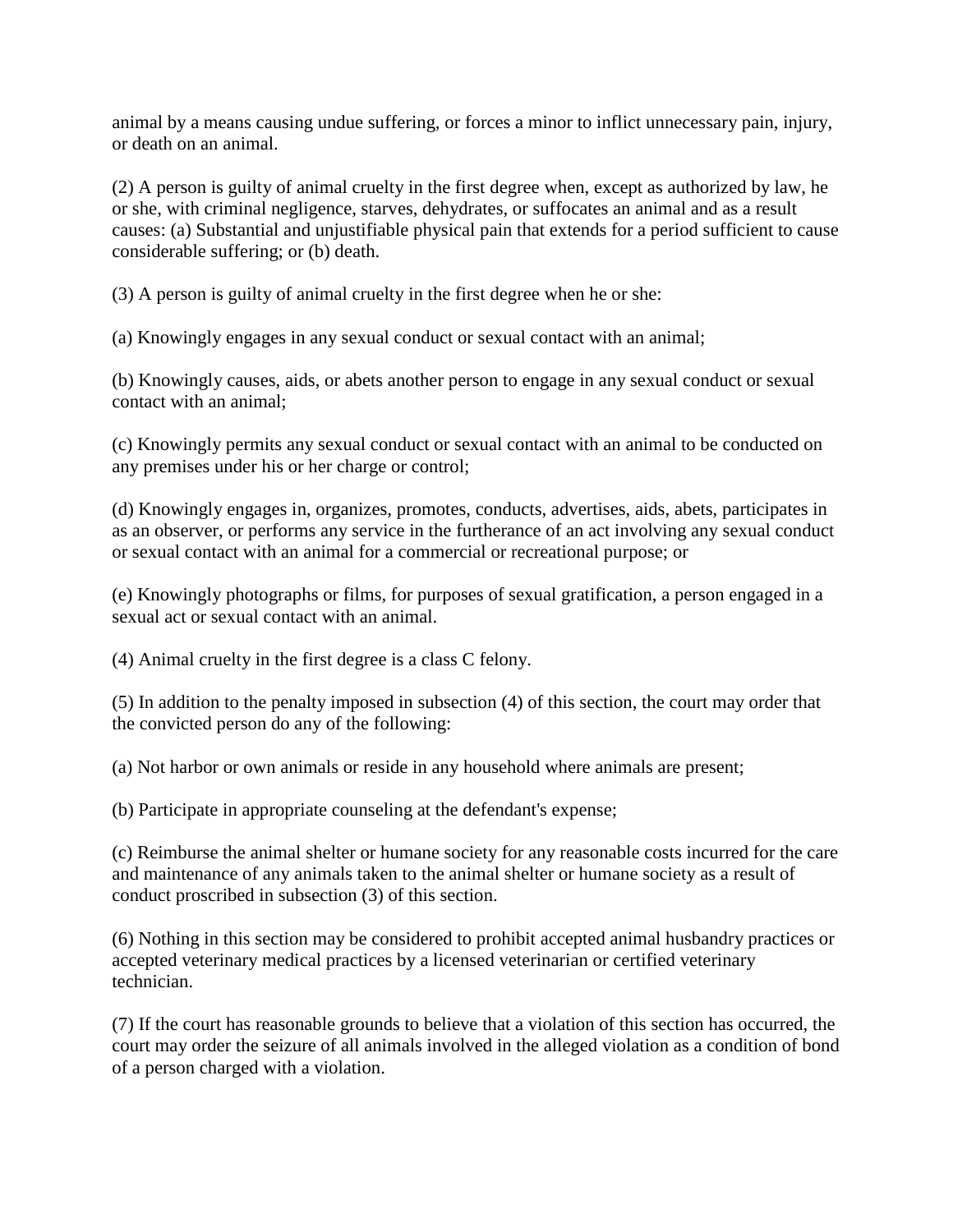(8) For purposes of this section:

(a) "Animal" means every creature, either alive or dead, other than a human being.

(b) "Sexual conduct" means any touching or fondling by a person, either directly or through clothing, of the sex organs or anus of an animal or any transfer or transmission of semen by the person upon any part of the animal, for the purpose of sexual gratification or arousal of the person.

(c) "Sexual contact" means any contact, however slight, between the mouth, sex organ, or anus of a person and the sex organ or anus of an animal, or any intrusion, however slight, of any part of the body of the person into the sex organ or anus of an animal, or any intrusion of the sex organ or anus of the person into the mouth of the animal, for the purpose of sexual gratification or arousal of the person.

(d) "Photographs" or "films" means the making of a photograph, motion picture film, videotape, digital image, or any other recording, sale, or transmission of the image.

# <span id="page-17-0"></span>**Federal**

## <span id="page-17-1"></span>*7 U.S.C.S. § 2156 (2014). Animal fighting venture prohibition*

(a) Sponsoring or exhibiting an animal in, attending, or causing an individual who has not attained the age of 16 to attend, an animal fighting venture

(1) Sponsoring or exhibiting

Except as provided in paragraph (3), it shall be unlawful for any person to knowingly sponsor or exhibit an animal in an animal fighting venture.

(2) Attending or causing an individual who has not attained the age of 16 to attend

It shall be unlawful for any person to--

**(A)** knowingly attend an animal fighting venture; or

**(B)** knowingly cause an individual who has not attained the age of 16 to attend an animal fighting venture.

(3) Special rule for certain State

With respect to fighting ventures involving live birds in a State where it would not be in violation of the law, it shall be unlawful under this subsection for a person to sponsor or exhibit a bird in the fighting venture only if the person knew that any bird in the fighting venture was knowingly bought, sold, delivered, transported, or received in interstate or foreign commerce for the purpose of participation in the fighting venture.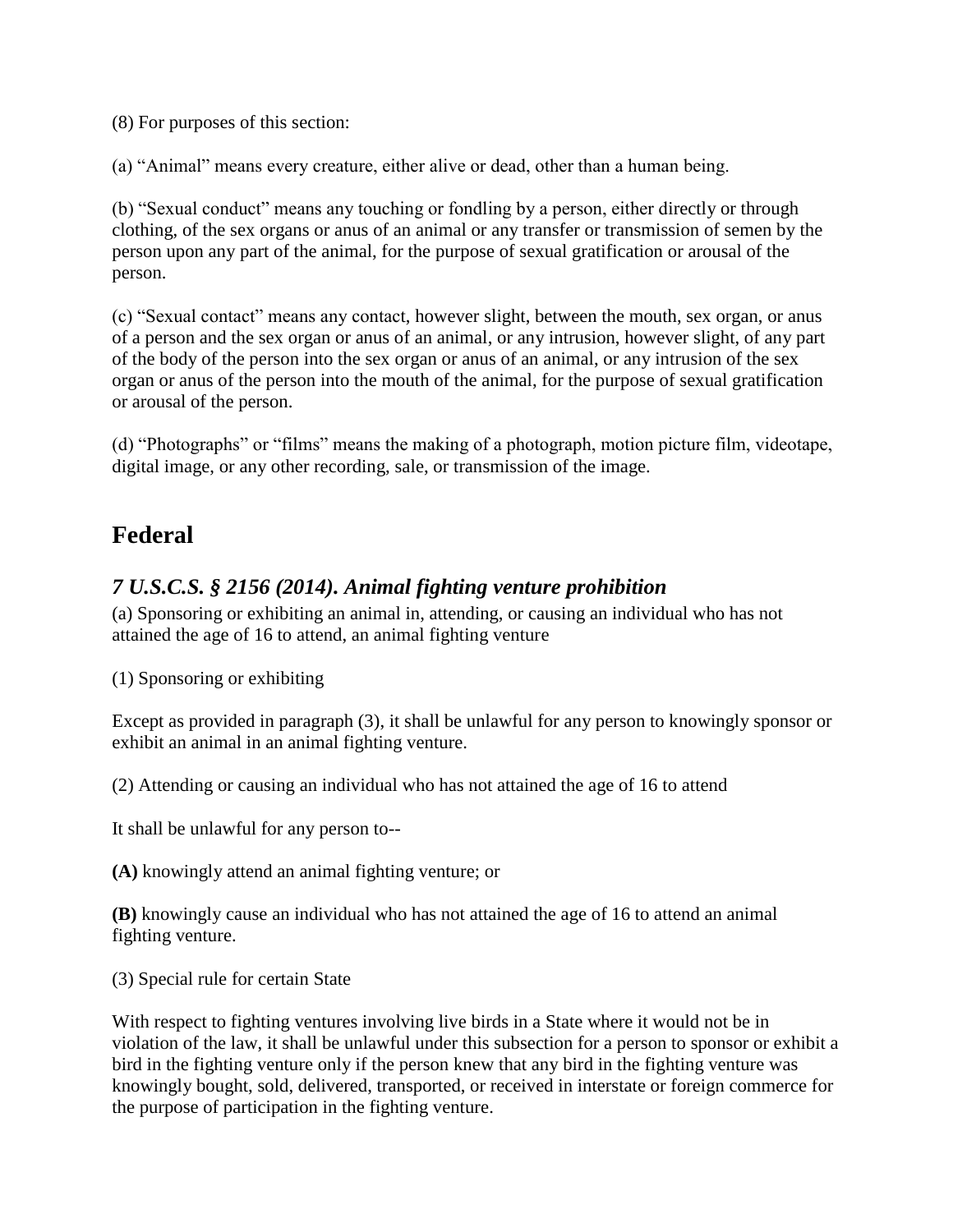(b) Buying, selling, delivering, possessing, training, or transporting animals for participation in animal fighting venture

It shall be unlawful for any person to knowingly sell, buy, possess, train, transport, deliver, or receive any animal for purposes of having the animal participate in an animal fighting venture.

(c) Use of Postal Service or other interstate instrumentality for promoting or furthering animal fighting venture

It shall be unlawful for any person to knowingly use the mail service of the United States Postal Service or any instrumentality of interstate commerce for commercial speech for purposes of advertising an animal, or an instrument described in subsection (e), for use in an animal fighting venture, promoting or in any other manner furthering an animal fighting venture except as performed outside the limits of the States of the United States.

#### (d) Violation of State law

Notwithstanding the provisions of subsection (c) of this section, the activities prohibited by such subsection shall be unlawful with respect to fighting ventures involving live birds only if the fight is to take place in a State where it would be in violation of the laws thereof.

(e) Buying, selling, delivering, or transporting sharp instruments for use in animal fighting venture

It shall be unlawful for any person to knowingly sell, buy, transport, or deliver in interstate or foreign commerce a knife, a gaff, or any other sharp instrument attached, or designed or intended to be attached, to the leg of a bird for use in an animal fighting venture.

(f) Investigation of violations by Secretary; assistance by other Federal agencies; issuance of search warrant; forfeiture; costs recoverable in forfeiture or civil action

The Secretary or any other person authorized by him shall make such investigations as the Secretary deems necessary to determine whether any person has violated or is violating any provision of this section, and the Secretary may obtain the assistance of the Federal Bureau of Investigation, the Department of the Treasury, or other law enforcement agencies of the United States, and State and local governmental agencies, in the conduct of such investigations, under cooperative agreements with such agencies. A warrant to search for and seize any animal which there is probable cause to believe was involved in any violation of this section may be issued by any judge of the United States or of a State court of record or by a United States magistrate judge within the district wherein the animal sought is located. Any United States marshal or any person authorized under this section to conduct investigations may apply for and execute any such warrant, and any animal seized under such a warrant shall be held by the United States marshal or other authorized person pending disposition thereof by the court in accordance with this subsection. Necessary care including veterinary treatment shall be provided while the animals are so held in custody. Any animal involved in any violation of this section shall be liable to be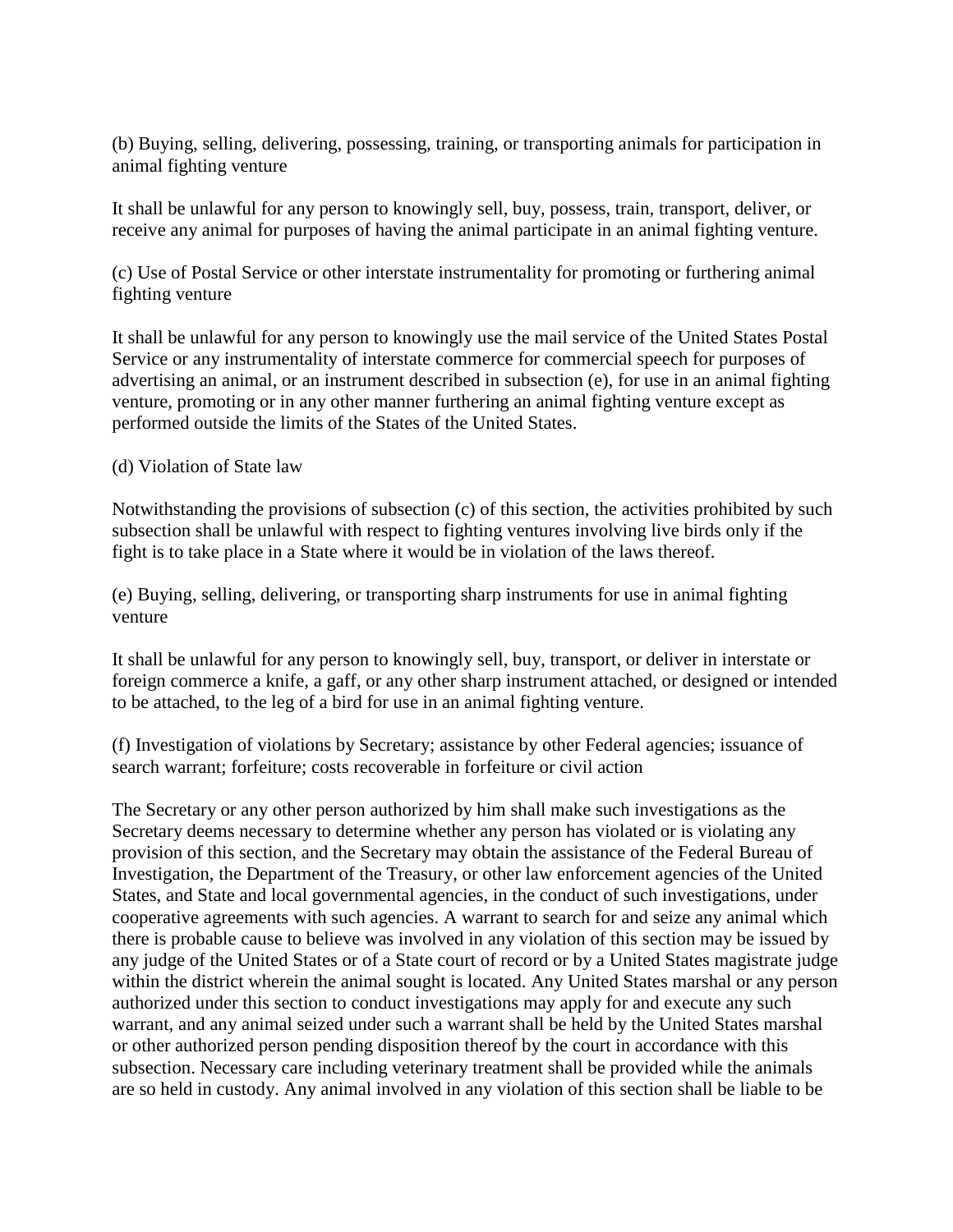proceeded against and forfeited to the United States at any time on complaint filed in any United States district court or other court of the United States for any jurisdiction in which the animal is found and upon a judgment of forfeiture shall be disposed of by sale for lawful purposes or by other humane means, as the court may direct. Costs incurred for care of animals seized and forfeited under this section shall be recoverable from the owner of the animals (1) if he appears in such forfeiture proceeding, or (2) in a separate civil action brought in the jurisdiction in which the owner is found, resides, or transacts business.

(g) Definitions

In this section--

**(1)** the term "animal fighting venture" means any event, in or affecting interstate or foreign commerce, that involves a fight conducted or to be conducted between at least 2 animals for purposes of sport, wagering, or entertainment, except that the term "animal fighting venture" shall not be deemed to include any activity the primary purpose of which involves the use of one or more animals in hunting another animal;

**(2)** the term "instrumentality of interstate commerce" means any written, wire, radio, television or other form of communication in, or using a facility of, interstate commerce;

**(3)** the term "State" means any State of the United States, the District of Columbia, the Commonwealth of Puerto Rico, and any territory or possession of the United States;

**(4)** the term "animal" means any live bird, or any live mammal, except man.

(h) Relationship to other provisions

The conduct by any person of any activity prohibited by this section shall not render such person subject to the other sections of this chapter as a dealer, exhibitor, or otherwise.

(i) Conflict with State law

(1) In general

The provisions of this chapter shall not supersede or otherwise invalidate any such State, local, or municipal legislation or ordinance relating to animal fighting ventures except in case of a direct and irreconcilable conflict between any requirements thereunder and this chapter or any rule, regulation, or standard hereunder.

- (2) Omitted
- (j) Criminal penalties

The criminal penalties for violations of subsection (a), (b), (c), or (e) are provided in [section 49](http://web2.westlaw.com/find/default.wl?mt=WestlawGC&db=1000546&rs=WLW14.10&docname=18USCAS49&rp=%2ffind%2fdefault.wl&findtype=L&ordoc=1837208&tc=-1&vr=2.0&fn=_top&sv=Split&tf=-1&pbc=165B6E8B&utid=%7bBD98F1B8-D3C1-4394-86A2-B0BE1D78C8DE%7d)  [of Title 18.](http://web2.westlaw.com/find/default.wl?mt=WestlawGC&db=1000546&rs=WLW14.10&docname=18USCAS49&rp=%2ffind%2fdefault.wl&findtype=L&ordoc=1837208&tc=-1&vr=2.0&fn=_top&sv=Split&tf=-1&pbc=165B6E8B&utid=%7bBD98F1B8-D3C1-4394-86A2-B0BE1D78C8DE%7d)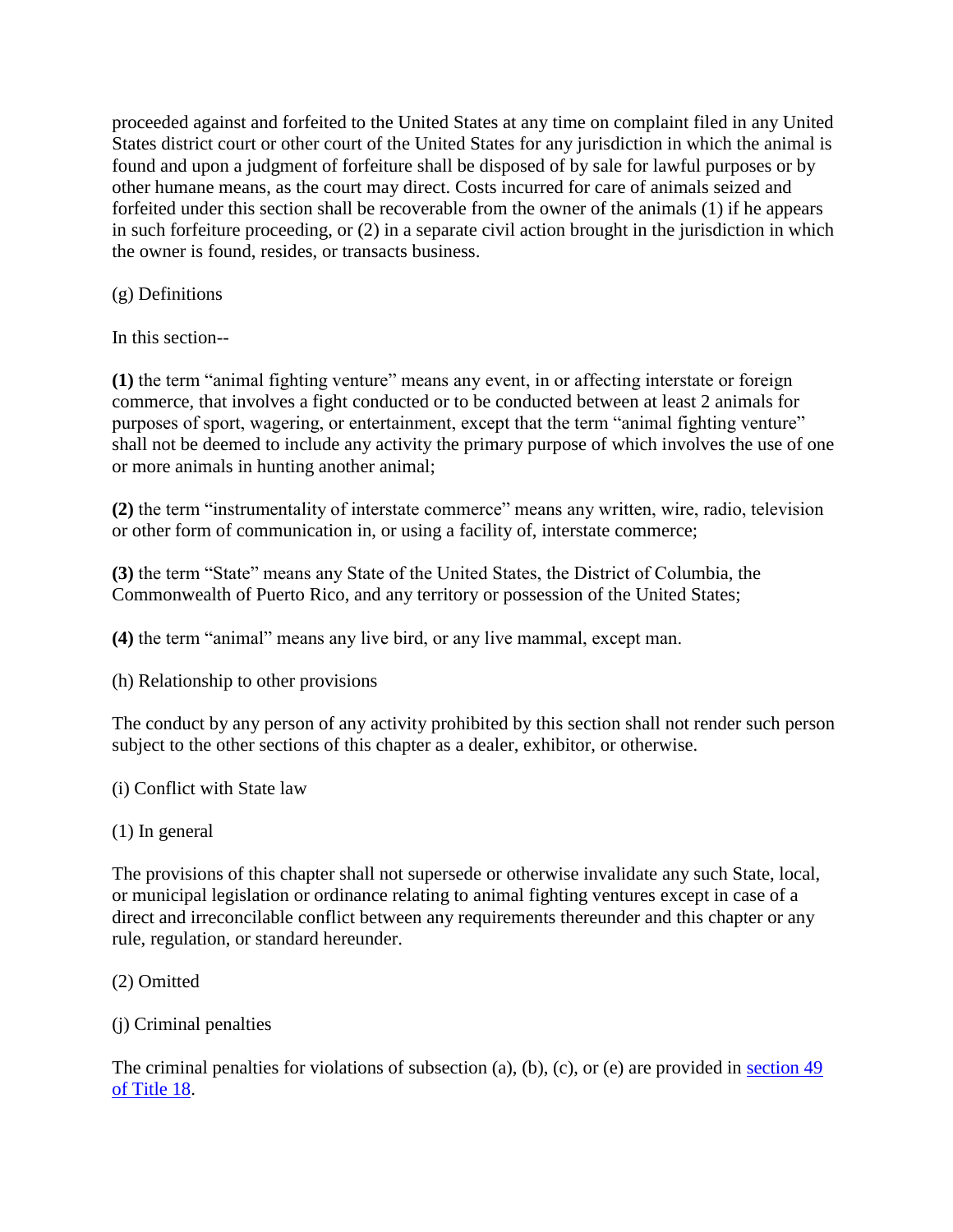# <span id="page-20-0"></span>**Puerto Rico**

#### <span id="page-20-1"></span>*P.R. Laws Ann. tit. 5, 1668 (2011). Abuse.*

(a) A person is guilty of the crime of animal abuse if the person willfully, knowingly, carelessly or with criminal negligence inflicts any bodily injury or suffering on the animal.

(b) Animal abuse is considered to be a fourth-degree felony that entails the imposition of punishment by imprisonment ranging from six (6) months and one (1) day to three (3) years.

(1) If upon conviction, the accused qualifies and avails him/herself of serving time on probation or any alternative method other than jail imprisonment, the punishment shall entail a mandatory fine ranging from one thousand [dollars] (\$1,000) to three thousand dollars (\$3,000).

(c) Notwithstanding the provisions of subsection (b) of this section, animal abuse constitutes a third-degree felony that entails the imposition of punishment by imprisonment ranging from three  $(3)$  years and one  $(1)$  day to eight  $(8)$  years if:

(1) The person who is committing the crime of animal abuse has been previously convicted of one or more offenses relative to:

(A) Any law concerning animal protection in Puerto Rico or equivalent laws or regulations from any other jurisdiction; or

(B) any statute of Puerto Rico concerning domestic violence, child abuse or elderly abuse, or equivalent laws from another jurisdiction, or

(C) the person knowingly abuses an animal in the immediate presence of a minor. For the purposes of this paragraph, a minor is in the immediate presence of an instance of animal abuse if such an instance is seen or directly perceived in any manner by the minor.

(i) If upon conviction, the accused qualifies and avails him/herself of serving time on probation or of any alternative method other than jail imprisonment, the punishment shall entail a mandatory fine ranging from three thousand [dollars] (\$3,000) to ten thousand dollars (\$10,000).

## <span id="page-20-2"></span>*P.R. Laws Ann. tit. 5, 1669 (2011). Third-degree abuse.*

(a) A person shall be guilty of the crime of animal abuse in its third-degree felony modality if a person willfully, knowingly, carelessly or with criminal negligence:

(1) Inflicts a severe bodily injury, or

(2) inflicts death on an animal.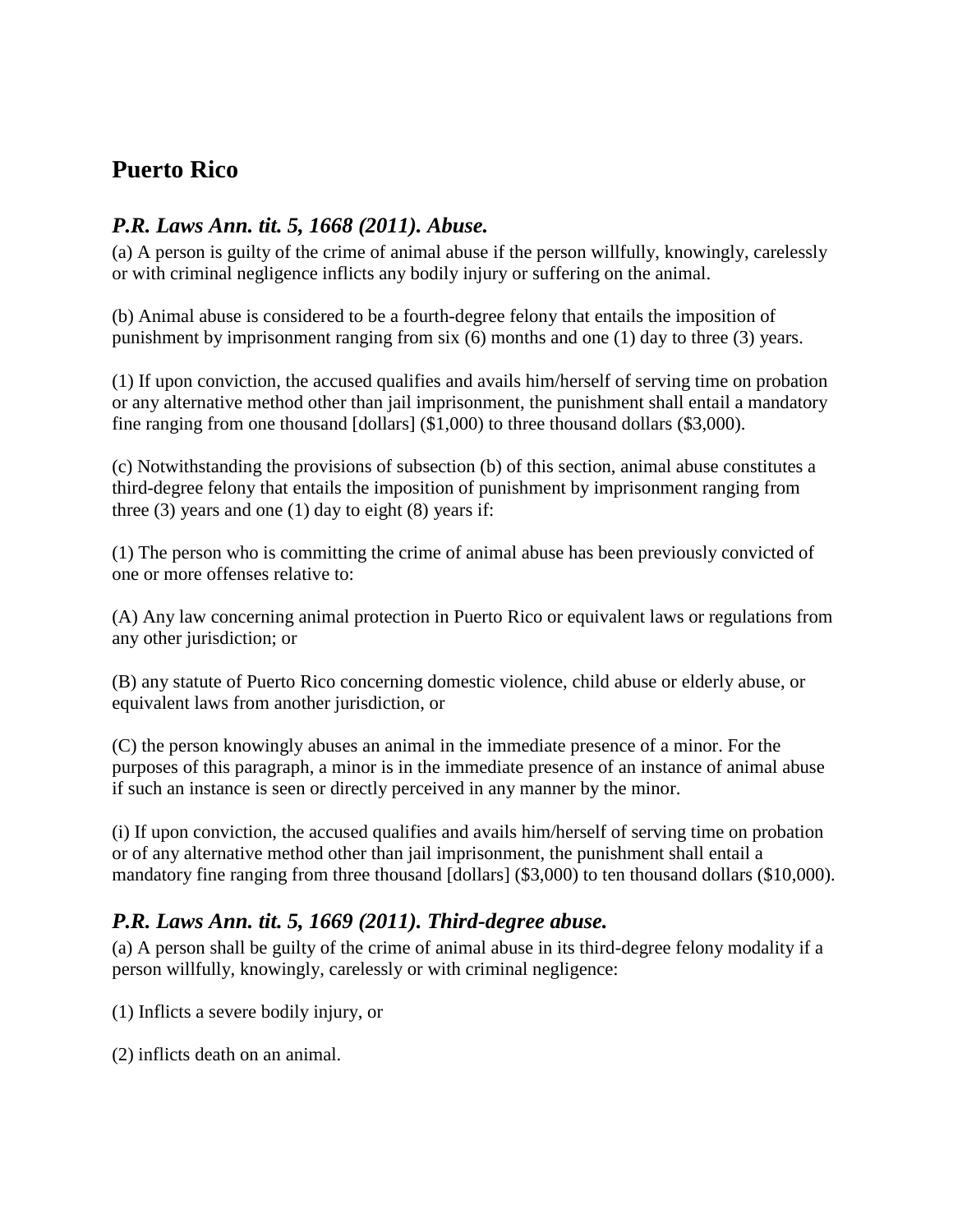(b) This crime entails punishment by imprisonment ranging from three (3) years and one (1) day to eight (8) years.

(1) If upon conviction, the accused qualifies and avails him/herself of serving time on probation or of any alternative method other than jail imprisonment, the punishment shall entail a mandatory fine ranging from three thousand [dollars] (\$3,000) to ten thousand dollars (\$10,000).

(c) Notwithstanding the provisions of subsection (a) of this section, animal abuse shall be typified as a second-degree felony that entails the imposition of punishment by imprisonment ranging from eight  $(8)$  years and one  $(1)$  day to fifteen  $(15)$  years if:

(1) The person committing the crime of animal abuse has been previously convicted of one or more offenses relative to:

(A) Any law concerning animal protection in Puerto Rico or equivalent laws or regulations from another jurisdiction; or

(B) any statute of Puerto Rico concerning domestic violence, child abuse or elderly abuse, or equivalent laws from another jurisdiction, or

(C) the person knowingly abuses an animal in the immediate presence of a minor. For purposes of this paragraph, a minor is in the immediate presence of an instance of animal abuse if such an instance is seen or directly perceived in any manner by the minor.

(i) If upon conviction, the accused qualifies and avails him/herself of serving time on probation or of any alternative method other than jail imprisonment, the punishment shall entail a mandatory fine ranging from ten thousand [dollars] (\$10,000) to fifteen thousand dollars  $$15,000$ ).

# <span id="page-21-0"></span>*P.R. Laws Ann. tit. 5, 1670 (2011). Aggravated abuse.*

(a) A person shall be guilty of the crime of aggravated animal abuse if the person willfully or knowingly:

(1) Tortures an animal, or

(2) kills an animal under circumstances that show there was malice aforethought or a gross disregard for life.

(b) Aggravated animal abuse is typified as a second-degree felony that entails punishment by imprisonment for a term of not less than eight (8) years and one (1) day and not more than fifteen (15) years.

(1) If upon conviction, the accused qualifies and avails him/herself of serving time on probation or of any alternative method other than jail imprisonment, the punishment shall entail a mandatory fine ranging from ten thousand [dollars] (\$10,000) to twenty thousand dollars (\$20,000).